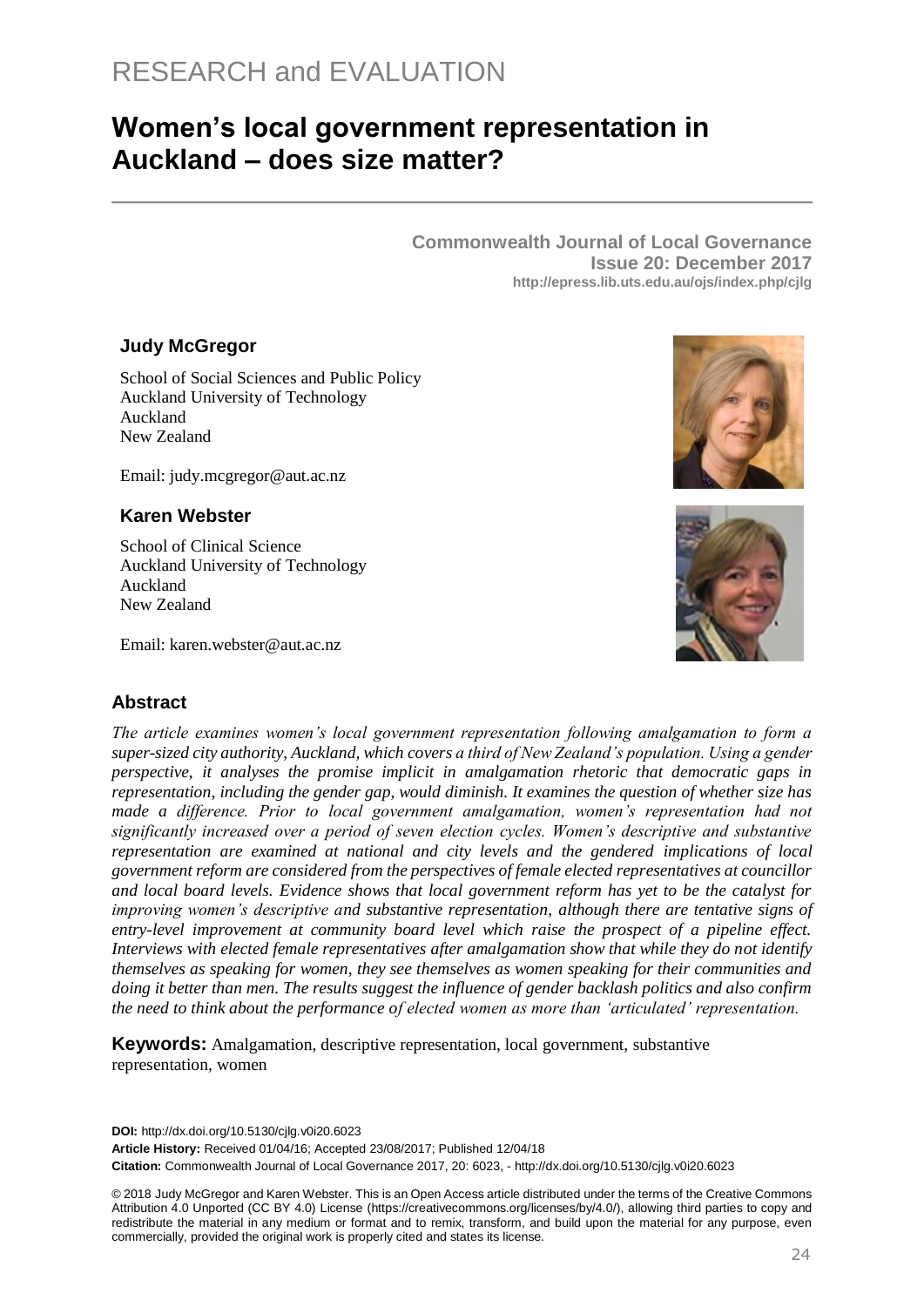#### **Introduction**

Gender analysis (Warren 2007) of local government is an evolving field of scholarship that complements the previous emphasis on women in national politics (Pini and McDonald 2011). It reveals differences between men and women in opportunities and processes, and acknowledges that gender itself is a structure embedded in society (Risman 2004). Gender analysis is a particularly relevant theoretical approach for New Zealand research given the country's status as the first nation state to grant women's suffrage in 1893, and its recent global leadership in women's elite national political representation, for a short period of time.

The paper examines gender representation in the context of Auckland's emergence as a super-sized city authority, covering a third of New Zealand's population following local government amalgamation. It locates female representation and gender equality within the context of the international human rights framework. Women's perspectives and experiences of local government representation are specifically focused on to contribute to the substantive literature on local government which has been described as *"overwhelmingly gender blind"* (Pini and McDonald 2011, p. 12).

Stevens (2007) notes that the arguments for increasing the representation of women are complex and controversial. She says they *"can broadly be categorised as stemming from considerations of justice, of symbolism and legitimacy, of the need to improve deliberation within democracy and of the need for women to act to protect their interests"* (p. 97). Despite the complexity of the debate, Saward (2008) observes that research into the under-representation of women has, for some years, been one of the most *"progressive and innovative sources of fresh thinking about political representation – what it is, where it can happen, and how we ought to study it"* (p. 97).

Scholarship has focused traditionally on whether an increase in the number of female representatives, often called descriptive representation, results in an increase in attention to women's policy concerns, referred to as substantive representation in the literature (Celis et al. 2008; Saward 2008). Research on substantive representation of women explores who represents women; and where, why and how substantive representation of women exists (Celis et al. 2008). Closely allied with the concept of substantive representation of women is the concept of a critical mass of 35% or more at which women's representation reaches a 'tipping point' (Childs and Krook 2008; Lewis and Simpson 2012), which can be traced back to work by Kanter (1977). To address the paucity of research relating to women in local government, these questions have been applied to a local context in New Zealand in this study.

The paper first examines the local government reform context. It then establishes the theoretical and normative underpinning of the research against notions of 'descriptive' and 'substantive' women's political representation. This is followed by the methodology used and the research findings from both the quantitative and qualitative data. The paper ends with concluding observations.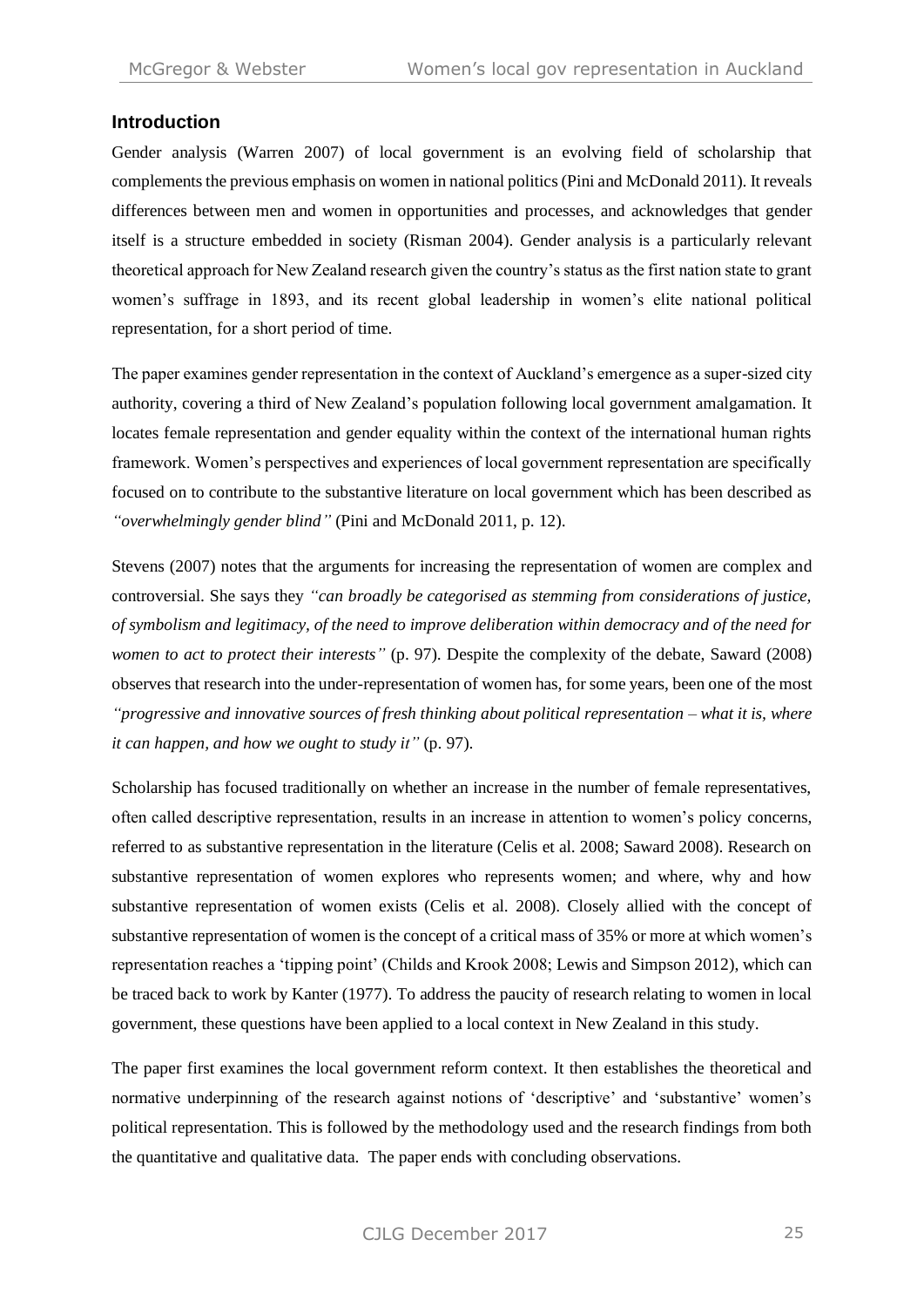The findings show that local government amalgamation and size have not yet resulted in an increased number of women as elected councillors and only a tiny increase in local board representatives more recently. Those that have been elected do not necessarily see their representation as 'doing gender' (West and Zimmerman 1987). The article concludes with the observation that the notion of substantive representation of women in Auckland could be re-conceptualised, as women speaking not for women, but for community, of which women are an integral part.

### **Local government reform**

Auckland's radical local governance reforms have been described as *"enormously important, not just for Auckland but also for local government across the whole of New Zealand and will be of interest internationally as various countries grapple with the challenge of designing institutional arrangements for metropolitan governance"* (Cheyne and Hambleton 2011, p. 227). Mouat and Dodson (2013) recognise there has been modest scholarly evaluation of the distinctive Auckland Council model of governance, whether against pragmatic or more theoretically founded criteria. This is surprising, given that *"supersizing Auckland created a city-state with global ambitions"* (Mouat and Dodson 2013, p. 141) including the aspiration to be the *"world's most liveable city"* (Auckland Council 2012, p. 2).

The new metropolitan Auckland Council is a unitary authority governing one third of New Zealand's population. It was born of *"bold ambition and complex legacy"* (Mouat and Dodson 2013, p. 145). The reforms represent a significant structural change, driven by the growing dissatisfaction within government and political circles with the performance of the Auckland metropolitan area, the perceived lack of effective regional leadership, and concern that the Auckland economy was under-performing (Royal Commission on Auckland Governance 2007). Local government expert Mike Reid (2013, p. 145) states: *"The councils had a reputation (not necessarily deserved) for parochialism, and the government had found it increasingly difficult to work with a region without a single voice."*

The Royal Commission on Auckland that preceded the reorganisation prompted over 3,500 written and 550 oral submissions, with the vast majority proposing some form of change (Salmon et al. 2009). The suggestions were wide-ranging, and related to the number and sizes of councils, mayoral powers, representation and participation arrangements, council administration, urban design, social and environmental responsibilities, and the role of council entities (Salmon et al. 2009). The issues of Maori and ethnic diversity representation on council were raised in submissions made about municipal representation to the Royal Commission; however there was no reference to gender or women's representation (Salmon et al. 2009).

The eight Auckland local authorities – comprising one regional council and seven territorial authorities which encompassed 30 community boards, but these had little mandate – were dis-established and a 'supercity' formed with strengthened local governance bodies. The Local Government Act (Auckland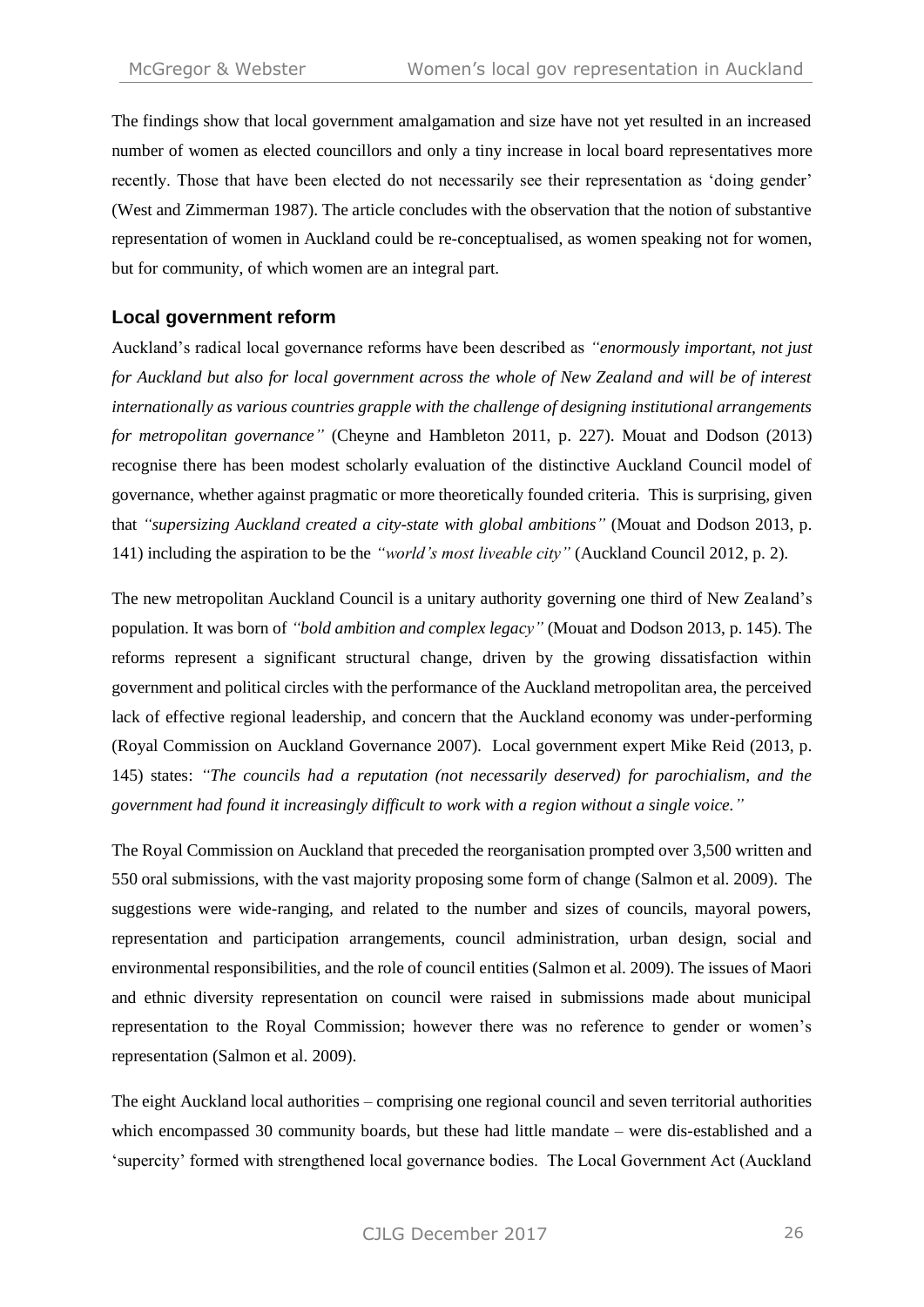Council) 2009, Section 14, prescribes a two-tier shared governance model comprising the governing body and 21 local boards, and allocates responsibilities between the levels of local government. Local boards are responsible for 'local place-making'; determining 'local' wishes and priorities; adopting a local board plan following a triennial election; and developing and delivering a local board agreement to the governing body.

This paper queries whether amalgamation has influenced descriptive and/or substantive representation of women and it explores the perspectives of women elected to the 'supercity'. The role of elected women is potentially instructive given the emphasis in the reform process on consultation and engagement with, and for, communities and their well-being (McKinley 2011). The study examines quantitative data that locates women's descriptive representation in local government nationally and then in the Auckland area, following amalgamation. The perceptions and experiences of Auckland female elected representatives drawn from qualitative interviews complement the quantitative data.

#### **Normative and theoretical frameworks**

The paper uses the concept of equality, which is at the heart of the human rights framework, as its normative framework. Gender equality is referred to in the Universal Declaration of Human Rights, and in the ensuing international United Nations human rights treaties which emphasise women's political representation and involvement in decision-making at all levels. Gender equality links to conceptions of descriptive and substantive representation to provide a theoretical underpinning for this article.

Explicit and detailed recognition of the concept of gender equality forms the basis of the United Nations' Convention on the Elimination of All Forms of Discrimination against Women (CEDAW) (United Nations General Assembly 1979). Article 7 of CEDAW strongly emphasises the principle of equal opportunities in public life:

*States should take all appropriate measures to eliminate discrimination against women in the political and public life of the country and, in particular, shall ensure to women, on equal terms with men, the right to… be eligible for election to all publicly elected bodies… and to hold public office and perform all public functions at all levels of government.* 

Women's political representation has been regarded as a consistent and continuing indicator of gender equality. New Zealand has reported seven times to the United Nations CEDAW Committee on the progress it is making to improve women's human rights and gender equality (McGregor et al. 2015). Political representation and women's participation in decision-making has been a traditional area of concern for the CEDAW Committee. For example, in 2006-7 New Zealand reported in its sixth report on a cohort of senior elite women in powerful national political positions, comprising Prime Minister the Hon. Helen Clark; Governor General Dame Silvia Cartwright; Attorney General the Hon. Margaret Wilson and Chief Justice Dame Sian Elias. The Committee responded with:

*While welcoming the recent ascension of women to the highest constitutional positions in New Zealand, the Committee is concerned that the number of women in local government*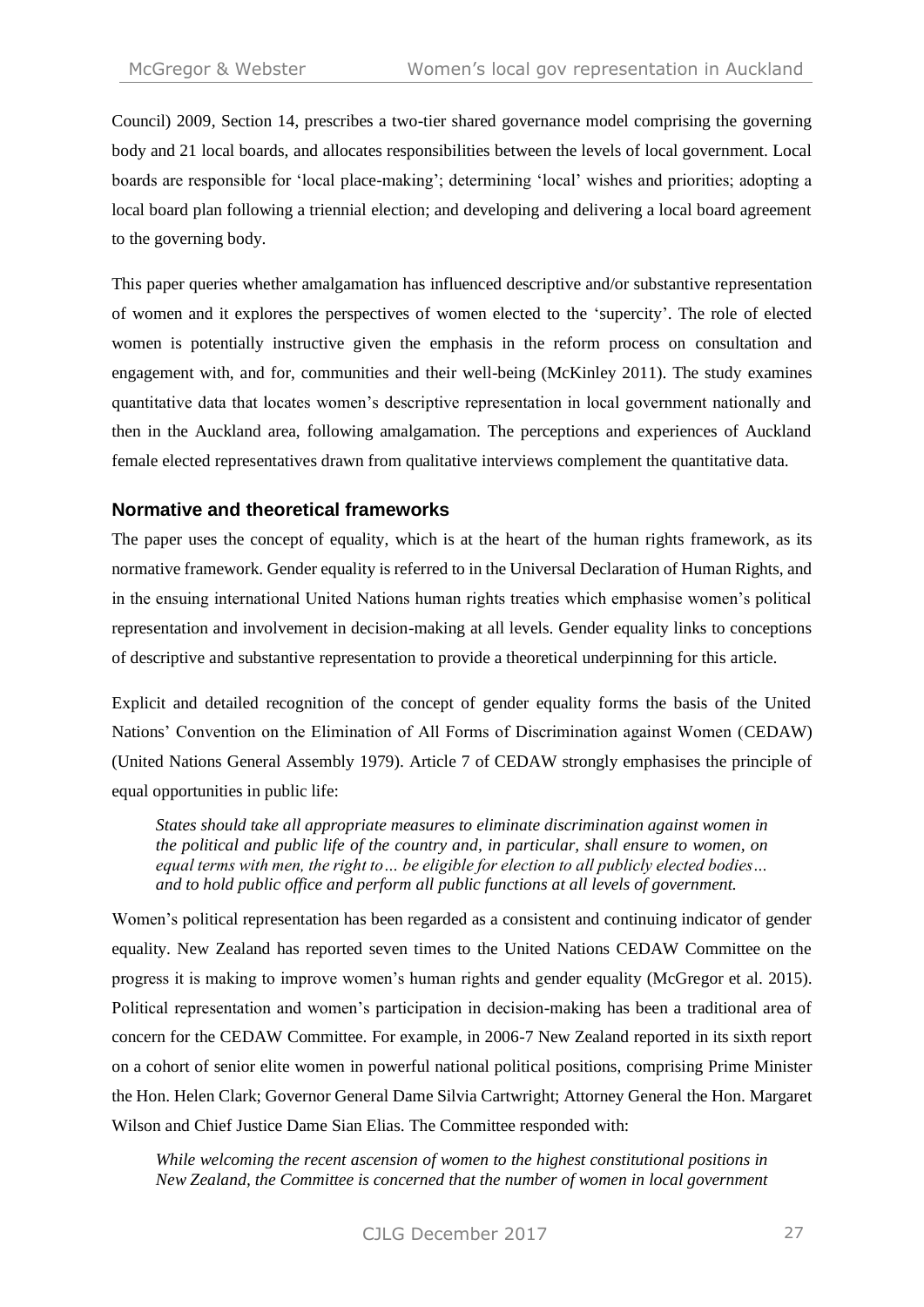*and political decision-making positions is actually declining, and that women remain under-represented in local government…* (Committee on the Elimination of Discrimination Against Women 2007, para 30)

The Committee requested that New Zealand take concrete action and establish goals and time frames to increase the number of women in decision-making positions at the local level (Committee on the Elimination of Discrimination Against Women 2007, para 31). This has still to be implemented and does not feature as a current government priority.

Women's early representation in municipal politics is part of New Zealand's well-nourished self- regard as a gender equality leader, along with the fact it was the first nation state to grant women's suffrage. In 1893, Elizabeth Yates, a strong supporter of women's suffrage, defeated a male draper to become mayor of the Borough of Onehunga and the first woman mayor in the British Empire. Yates received congratulations from Queen Victoria as well as Premier Richard Seddon and her election prompted comment throughout the world (Mogford 2012).

These historic 'firsts' over 122 years ago have not translated, however, into a continuing pattern of higher female representation in elective political institutions nationally or locally. The multiplicity of changes to electoral systems, to the structure of local government and to underpinning legislation relating to municipal governance, have not significantly altered women's dramatic under-representation in local government. Nor has New Zealand been immune from the backlash against feminism experienced by many liberal democracies in the past decade (Grey 2008). A distinctive feature of backlash politics was explicit negativity about the number of women in high political and constitutional positions with the media using the metaphor of 'nanny state' (Davison 2013) to symbolise a female-led country. The backlash has also influenced the way some young women in New Zealand politics identify with feminist issues, including some young women not using the word 'feminist' (Olds 2015). In the context of women in national politics, Curtin (2008) identifies that when there is a 'silence' around women's issues with a more general constituency interest being championed instead, this could be masking a feminist representative claim (Saward 2008) and responding to a backlash against *"a broader feminist mafia"* (Curtin 2008, p. 501).

Gender equality included in the international treaties and United Nations recommendations to New Zealand, therefore, provides a conceptual underpinning and research rationale for research concerned with the under-representation of women in local politics in a period of change and reform. International and domestic scholarship on the concepts of descriptive and substantive representation and the barriers to, and opportunities for, women's local government representation intersect with notions of gender equality.

Electoral representation was first described as descriptive or substantive representation by Hanna Pitkin (1967). Descriptive representation depends on an individual's characteristics, *"on what he (she) is or is*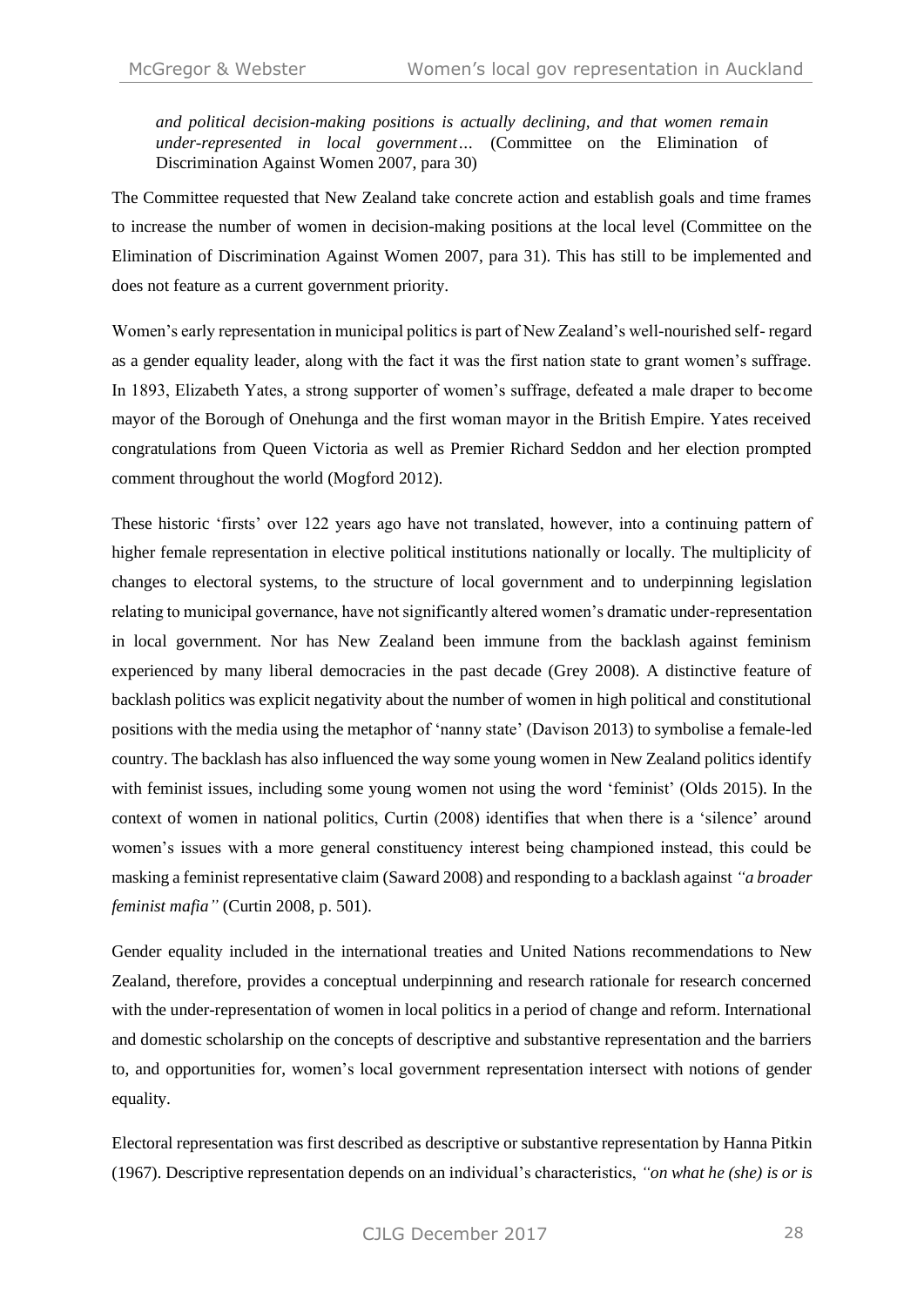*like, on being something rather than doing something"* (Pitkin 1967, p. 61); the representative does not act for others, she/he stands for them. Descriptive representation suggests that local government is unrepresentative because it tends to be drawn from elites. Stevens (2007, p. 68) states, *"What representatives are seen as is crucial, because only those who actually belong to the groups they represent can truly know what their key interests are and be trusted to pursue them."* Women's descriptive representation is associated with the concept of critical mass (Celis et al. 2008; Lewis and Simpson 2012; Kanter 1977), which suggests that there needs to be a certain proportion of women in decision-making before it ceases to be tokenistic. As their ratio increases – Kanter suggested 35% (a ratio of 65:35) – women can form coalitions, support each other and begin to influence the wider group (Celis et al. 2008; Stichman et al. 2010; Anderson 2012). At this level, women were seen as differentiated from each other rather than members of a stereotypical group. Perhaps in response to this theory, quotas, whether legislative or set by political parties, have recently featured in the literature as a short-term affirmative action measure aimed at ensuring a critical mass (Dahlerup 2006).

Women's representation is often seen in the context, too, of diversity as well as equality. Minta (2012) argued for collaboration between groups advocating for the interests of women and minorities on the grounds of diversity of demands. Both social justice and business case arguments have also been used. Smith-Ruig et al. (2015) describe the social justice approach as being grounded in the principles of equity and difference; and the business case as contributing to organisational performance by including wider perspectives. Biles and Tolley (2004) argued for numerical representation based on values, efficacy and self-interest, and systemic legitimacy. Representative decision-making boards were acknowledged to be more efficient and they provided for a range of approaches and perspectives to naturally enter deliberations.

The concept of substantive representation, on the other hand, emphasises action rather than characteristics. Pitkin (1967, p. 144) emphasised that it *"relates to representatives acting to ensure that the key interests of any individual or group find a voice"*. What representatives do is what matters, more than who they are. As Norris (2007, p. 179) states:

*Feminist theories suggest that the presence of women leaders facilitates the articulation of different perspectives on political issues where elected representatives are not just 'standing as' women but also 'acting for' women as a group.* 

Understanding the low levels of women's participation in politics requires a consideration of research exploring a multitude of barriers and constraints common across western liberal democracies such as the United States, Canada, the United Kingdom, elsewhere in Western and Northern Europe, , Australia (Pini and McDonald 2011; Conroy 2011) and New Zealand (Drage and Tremaine 2011). Stevens (2007, p. 65) argues that *"with rather few exceptions, women are disproportionately under-represented in institutions of representative democracy".* There is a parallel aspirational theme in the literature relating to the potential and promise of women's elected representation. For example, a Finnish study suggests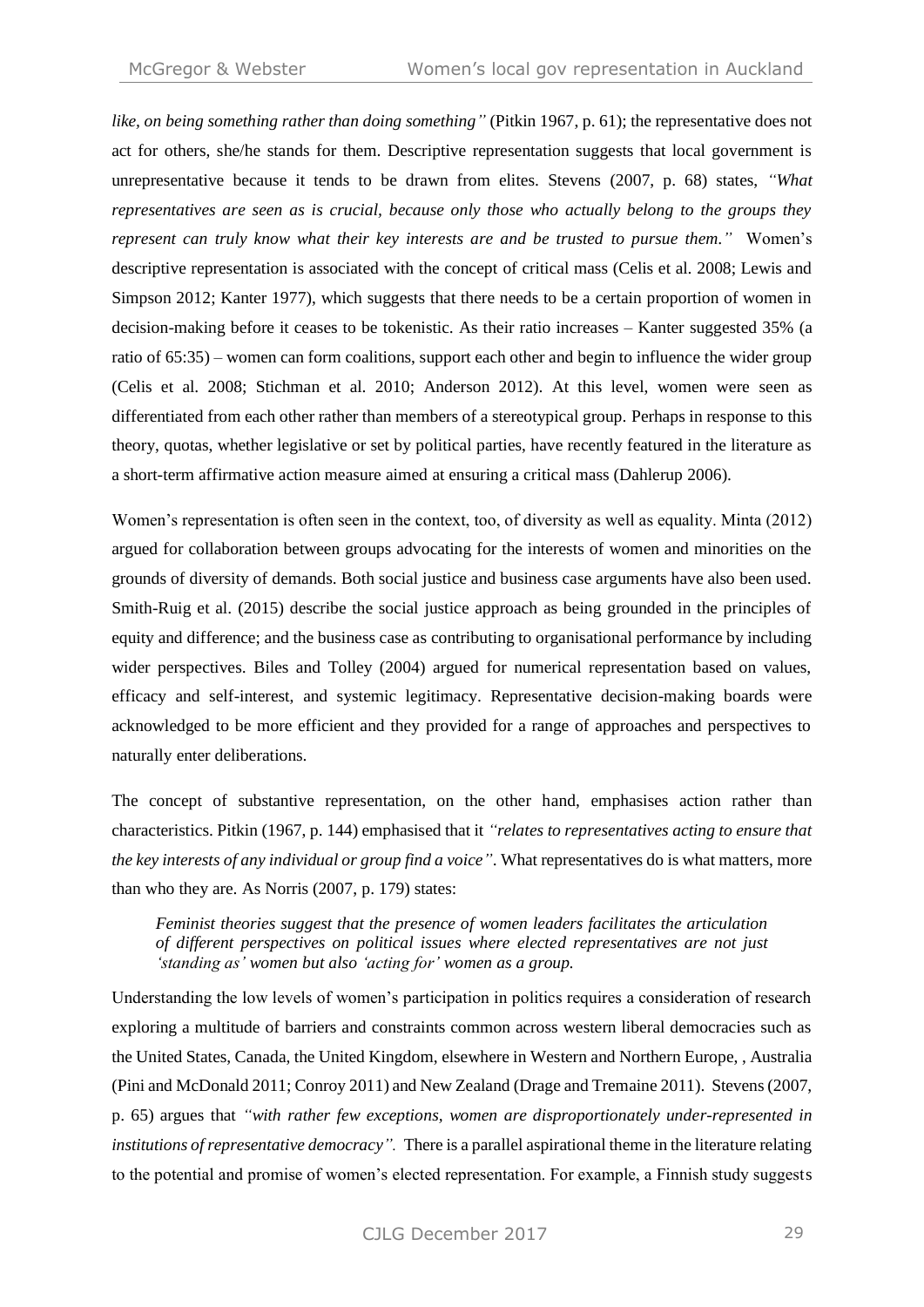that women's presence had improved decision-making practices in several ways: greater transparency and better communications along with increased attention to policy and administration (Holli 2011). Henig and Henig (2001) suggest that in many countries women's increased local body representation has been accompanied by an increased quality and quantity of childcare facilities offered by local councils and that equal opportunities policies have been more vigorously pursued. However, these scholars also suggest more scholarship is needed on whether women make a difference.

Internationally, sexism and discrimination are prevalent in local government and this has been described as both a *"cause and effect of the lack of women councillors"* (Fawcett Society 2014). Sexism and discrimination have been noted as emerging through the allocation of women to committees dealing stereotypically with 'feminine' concerns, such as education, social services and welfare committees (Henig and Henig 2001). In the New Zealand context, sexism has been a historical feature from the time of the first female mayor. The election of Elizabeth Yates provoked considerable male backlash, with four councillors and the town clerk resigning immediately. Three other councillors then mounted an orchestrated campaign leading to her eventual first-term defeat (Mogford 2012).

As late as the 1970s in New Zealand, *"the archetypal councillor was middle-aged, middle-class and male, with the dominant idea being that women's natural province was the domestic sphere, while men alone were suited to the hurly-burly of politics and public life"* (Drage and Tremaine 2011, p. 184). Women representatives have been marginalised, ignored and discredited by the exclusionary practices of their male colleagues. Tremaine (2000) and Conroy (2011) found the 'old boys' network' to be a significant obstacle faced by women local government representatives in New Zealand and Australia. Sector reforms, such as newly organised districts and legislation requiring greater accountability and long-term planning*, "may have damaged the all-pervading nature of the old boys' network and male cronyism. Nevertheless, the old boys' network has an amazing ability to survive"* (Tremaine 2000).

Reconciliation of family duties with work and political activity has presented a significant challenge for women representatives (Pini and McDonald 2011; Conroy 2011; Henig and Henig 2001; Stevens 2007). The claim that local government is more family-friendly than national politics because of a proximity between home and workplace and greater flexibility for women to fulfil their domestic responsibilities is highly contested (Drage and Tremaine 2011; Conroy 2011; Pini and McDonald 2011; Pini and McDonald 2004). In the United States, women were seven times more likely than men to be responsible for household tasks, childcare and eldercare (Stevens 2007). Australian women elected members were found to face a disproportionate burden of family responsibilities and to find the nonstandard work hours difficult to accommodate without family support (Conroy 2011).

The literature on this topic highlighted gender differences in the organisation of political life. Men 'compartmentalised' their paid employment and domestic duties, while women balanced their roles with little separation between them, taking the major responsibility in domestic tasks (Ryan et al. 2005).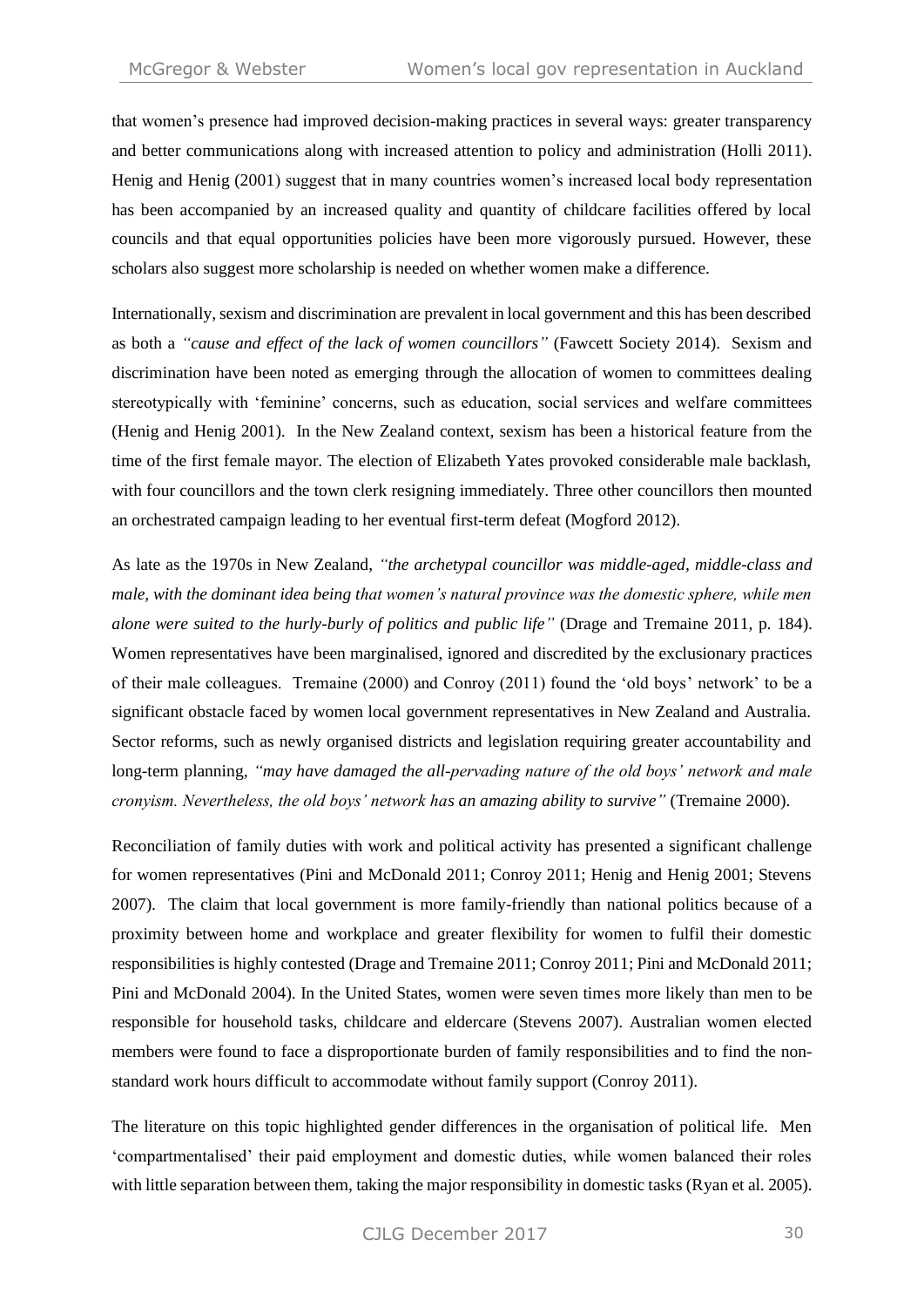Community leadership has been the route through which many New Zealand women have been drawn into standing for council (Drage and Tremaine 2011). While historically women have played an important role in voluntary welfare organisations, this experience has not always been recognised as relevant to local government. Addressing the lack of women role models was recognised as crucial to encourage more women to participate (Conroy 2011).

A number of strategies enhancing the opportunities for women's representation at the national government level are evident in the literature, but are not necessarily observed in local government. These include quotas for women, women's political networks, women's ministries or other similar state mechanisms and formal training for women candidates (Henig and Henig 2001; Pini and McDonald 2011; Matland 2004, 1996). The percentage of women on city councils was observed to be a significant and positive predictor of the descriptive representation of women mayors in subsequent years, suggesting a pipeline effect.

Contrary to research on multi-member national electoral systems (Matland 2004, 1996), women's representation has not traditionally increased with local body amalgamation (Pini and McDonald 2011), and democratic 'gaps' arising from enlarged ward boundaries have been identified (Mouat and Dodson 2013). Following the 2007 amalgamations in Queensland, Australia, local councils were reduced from 157 to 73 (Grant et al. 2015, p. 489). Fewer councils means fewer councillors, reducing women's chances of electoral success. According to Conroy (2011) fewer women stood for amalgamated councils, likely in part due to the electorate size, which increased the campaign cost of a local election by at least ten times. Researchers have questioned women's motivation to stand in New Zealand and Australia as the size and complexity of municipalities increases (Drage and Tremaine 2011).

#### **Methodology**

Quantitative and qualitative methods were used to gather data. The first involved a quantitative analysis of local government nationally and in relation to Auckland. Election statistics compiled by Local Government New Zealand and the Department of Internal Affairs were complemented by new data compiled from Auckland Council candidate booklets and websites. The information was analysed to determine the descriptive representation of women in New Zealand and Auckland.

The second involved thematic content analysis of 14 semi-structured interviews with women elected either as city councillors or local board chairs in the 2010 (first) and 2013 (second) amalgamated Auckland Council elections. Of the 14 women, interviewed, ten were re-elected to Auckland Council in the 2013 elections. One interviewee was a newly elected candidate in 2013, and three others lost their seats in the 2013 elections. Interview questions focused on the participants' views of women's representation, their experiences and perceptions of being a woman at the council table, and the obstacles or difficulties they encountered as candidates or elected representatives in local government.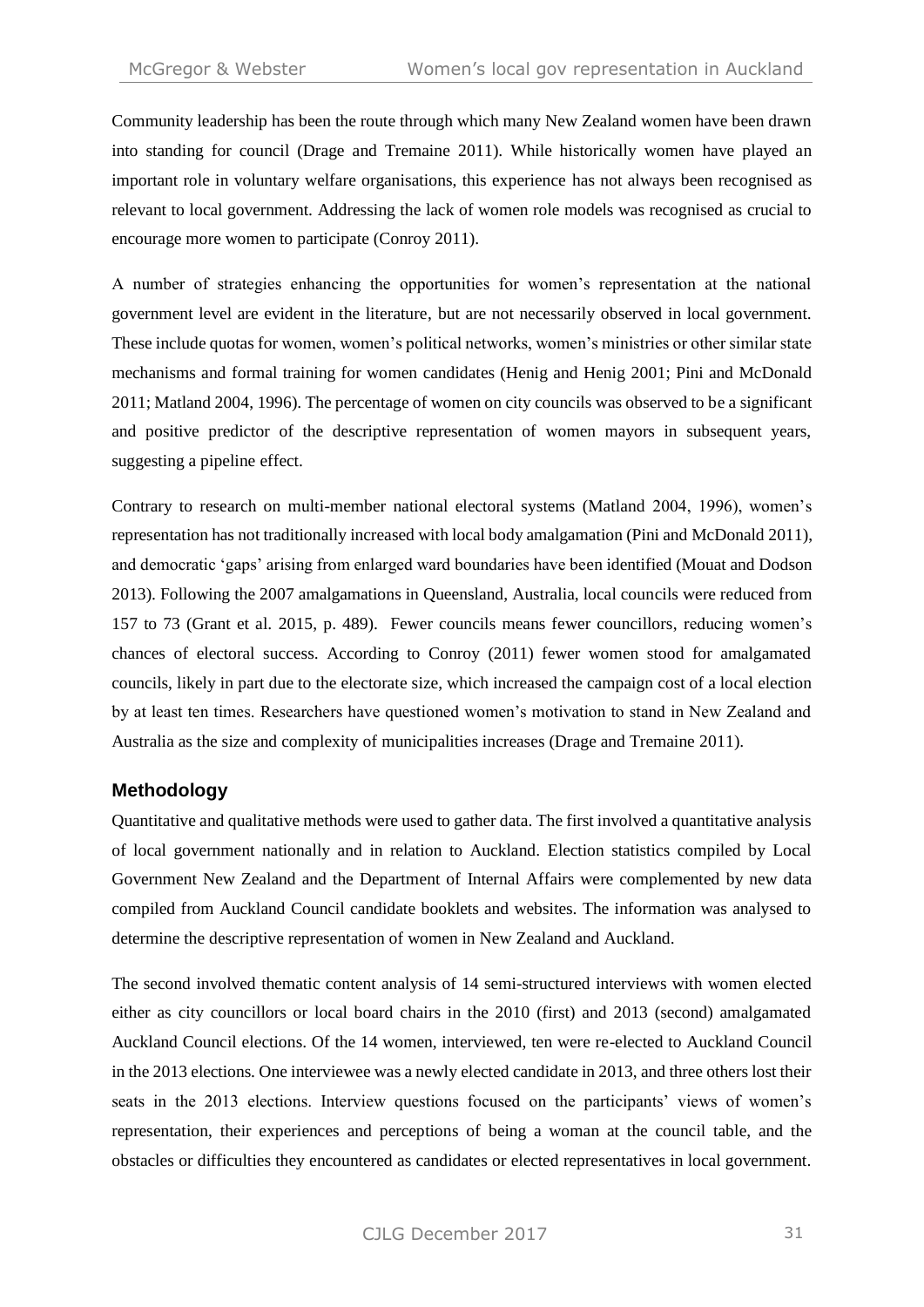The study focused solely on women to address the concern that the *"dearth of research on the specific subject of women's representation in local government is rarely acknowledged"* (Pini and McDonald, 2011, p. 1).

The interviews were audio-taped with participant consent, and transcribed. A summary document was sent to participants to verify the accuracy of the data prior to analysis and to enhance credibility (Cresswell and Plano Clark 2011). Two levels of analysis were carried out. The semi-structured interview questions guided a descriptive content analysis. Themes were identified within the transcripts (Krippendorf 2004). Codes were developed to create categories of shared meaning from the data using a conventional content analysis method (Hsieh and Shannon 2005). Second, the gender equality framework referred to earlier was referenced to interpret the women's perspectives.

Quantitative data on the status of women's descriptive representation in New Zealand's local government representation generally, and Auckland's amalgamation specifically, can usefully be used to examine gender in local politics.

#### **Women's representation at the national level**

 $\overline{a}$ 

New Zealand local government comprises 78 territorial authorities: 11 regional councils, 12 city councils (which are largely urban), 54 district councils and Auckland Council (created from an amalgamation of eight former councils on 1 November 2010). New Zealand has 116 regional councillors, 11 regional chairs, 707 territorial authority councillors, 149 Auckland local board members and 67 mayors.

While the sector has undergone significant reforms in the past 25 years, nationally the proportion of women elected to local government in New Zealand has remained static at around 30%, a figure that has moved only a few percentage points, either up or down, over the past seven election cycles (Department of Internal Affairs 2013). The percentage of female mayors across New Zealand was over 30% (31%) for the first time in 2013, but only 17% of district council mayors were women. Women comprised 33% of elected city councillors, down from 39% in 2001, four election cycles ago, and there was also slight movement downwards in the percentage of women elected as regional councillors, at  $21\%$  in 2013 compared with 27% in 2007. Community board<sup>1</sup> representation by women was traditionally higher, having moved past the 30% threshold in 1992. It was at its highest level (37%) in

<sup>&</sup>lt;sup>1</sup> Community boards, created by the local government reforms in 1989, carry out functions and exercise those powers delegated to them by their councils, including: acting as an advocate for their community interests; maintaining an overview of services provided by their council within the community; and communicating with community organisations and special interest groups. There are 110 community boards throughout New Zealand, each with between four and 12 members (Local Government New Zealand 2017. Community boards. Retrieved 23 May 2017 from http://www.lgnz.co.nz/nzs-local-government/community-boards/).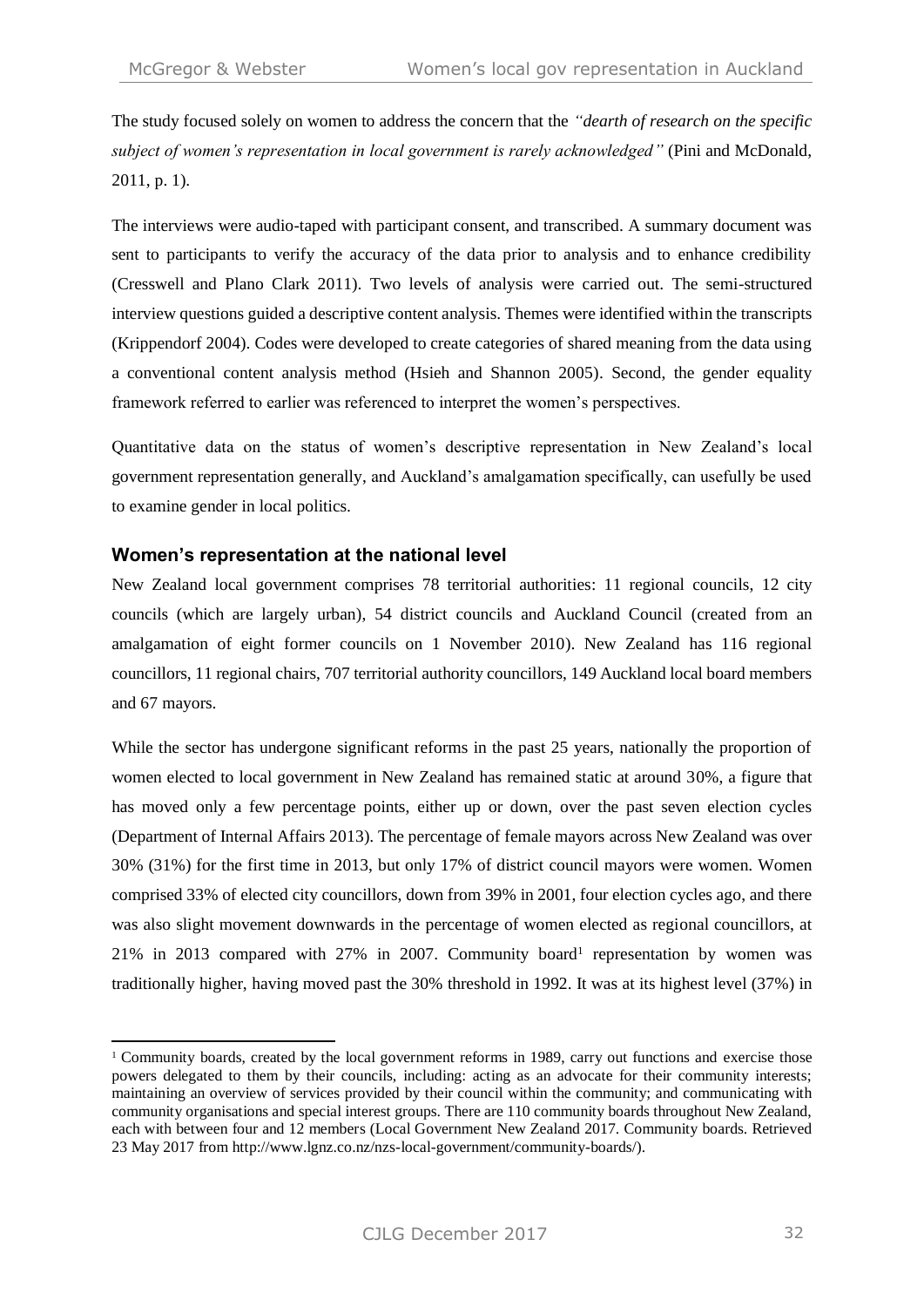the 2013 election. Community boards tend to have greater proportions of women standing compared to other municipal positions.

| 2013                  |                         |                      |
|-----------------------|-------------------------|----------------------|
| Local government type | <b>Women candidates</b> | <b>Women elected</b> |
| Regional councils     | 22%                     | 21%                  |
| District councils     | 29%                     | 30%                  |
| District mayors       | 20%                     | 17%                  |
| City councils         | 29%                     | 33%                  |
| City mayors           | 15%                     | 31%                  |
| Community boards      | 36%                     | 37%                  |

*Table 1: The proportion of women elected to New Zealand local government at the 2013 local elections*

Source: Department of Internal Affairs (2013). Local authority election statistics 2013

It is a feature of women's local government representation in New Zealand that generally, female candidates are more successful at being elected, with a greater proportion of women who stand being elected than of men who stand. So while female city mayoral candidates dropped to 15% in the 2013 elections, a much higher percentage  $-31\%$  – were elected. The pattern of women's success proportionate to candidature is evident in Figure 1.



*Figure 1: Pattern of women's representation in New Zealand since 1989*

Source: Department of Internal Affairs (2013). Local authority election statistics 2013

While the Auckland Council reforms were significant, gender analysis of demographic representation of two cycles of elections (2010 and 2013) shows a relatively consistent picture, and one that is not necessarily different from the rest of New Zealand's metropolitan cities, which are not super-sized in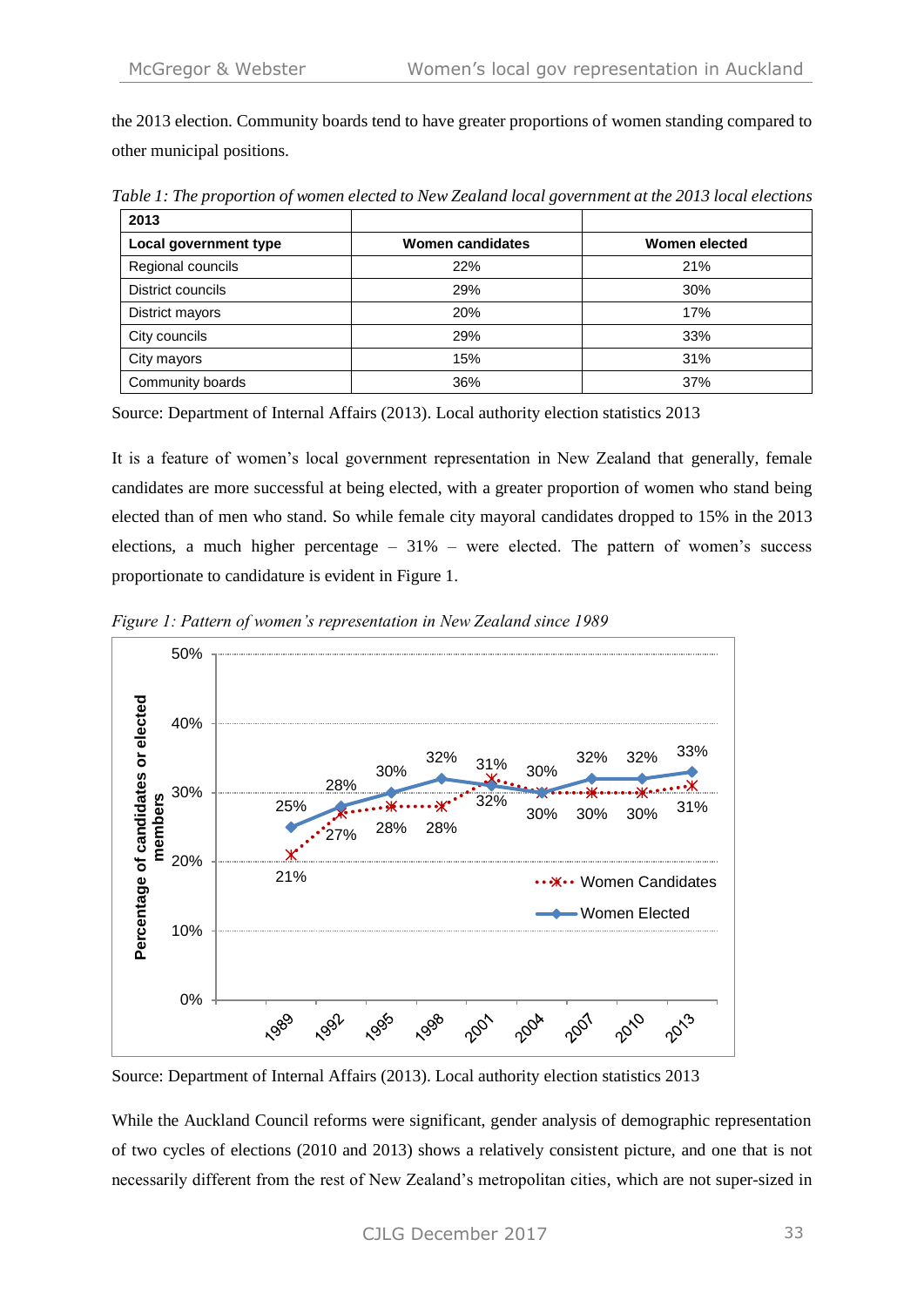structure. The figures in Table 2 show there is little change in the proportion of women elected at the level of mayor and councillors before and after reforms, and only a slight improvement at local board level since the reforms.

| Representative | <b>Auckland area Territorial</b><br>Authorities 2007 (before<br>amalgamation) | <b>Auckland Council 2010</b><br>(after amalgamation) | <b>Auckland Council 2013</b><br>(after amalgamation) |
|----------------|-------------------------------------------------------------------------------|------------------------------------------------------|------------------------------------------------------|
|                | % of women elected                                                            | % of women elected                                   | % of women elected                                   |
| Mayor          | 12.5%                                                                         | 0%                                                   | 0%                                                   |
| Council        | 37%                                                                           | 40%                                                  | 35%                                                  |
| Local boards   | 38%                                                                           | 39%                                                  | 43%                                                  |

*Table 2: Women's local government representation in Auckland before and after amalgamation*

Source: Data compiled from Department of Internal Affairs (DIA) and Auckland Council websites, and candidate booklets

Note: After amalgamation there was just one mayoral position, won by the same male candidate both elections.

While research on Australian local government reform shows that amalgamation had negatively impacted on women's involvement in local government (Conroy 2011; Grant et al. 2015; Smith-Ruig et al. 2015), it may be too early to come to a similar conclusion in New Zealand. It is difficult to disentangle the effects of amalgamation from the general picture of poor women's representation in the rest of local government. However, a glimmer of hope from the quantitative data for Auckland Council is the small improvement in women's local board representation, at 43%, up from 39% after the first election after amalgamation in 2010, and 38% in the last election before amalgamation (see Table 2). Further, in 2013 12 of the 21 local boards had women chairs, and 11 had female deputy chairs. At one level the increasing women's representation at the community level confounds earlier research by Drage and Tremaine (2011) that the new model may in fact erode the concept of community and reduce diversity as local government becomes more 'professional'. If female local board representation continues to improve this will be a countervailing trend, but a minimum of one more cycle of future election data is required for analysis. Whether a pipeline effect will be seen in subsequent elections remains unknown.

## **Women's perspectives of female representation in Auckland Council**

This section draws on the views of the 14 Auckland elected women interviewees about women's local representation, their experiences and perceptions of being a woman at the council table, and the obstacles or difficulties encountered as candidates or elected representatives in local government. The interviewees have been identified in the text by number and status. The idea that descriptive representation has been disappointing because there is not enough of it fits the New Zealand experience, as it does other similar developed countries.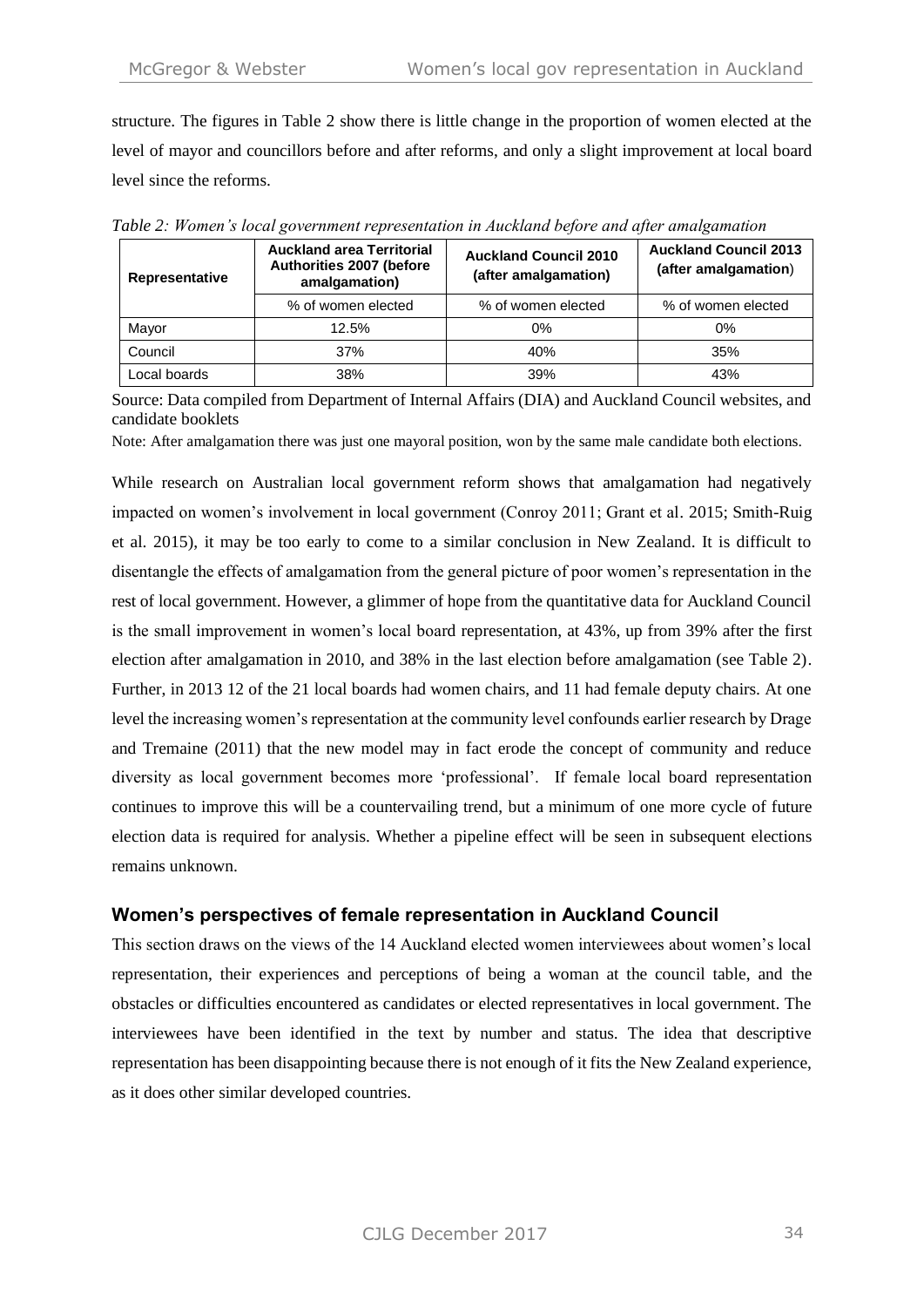The question: 'Are there enough women in local government?' was answered negatively by all the female elected representatives. The quote below is representative:

*No, it is still under 50%. I heard the Mayor mention that 'we've pretty much got balance now'. We haven't got balance in the governing body at all. It is very strongly dominated by men and there are a small number of women who are powerful. Most of the powerful committees are chaired by men* (1, female councillor).

This view is supported by the current statistics, showing that while women comprise 43% of local board members, they are only 35% of the governing body.

A revealing contribution from a female local body politician concerned her quest to find suitable women to stand in the local government elections. The idea that women are more cautious about committing to politics and only do so when there is a perfect alignment of work with family and life-course elements, including partner support, was identified by her as a difference between men and women. She asked 13 women before the 2011 election to run on the ticket, all of them good candidates. The ticket ended up with herself and five men. She had previously thought the problem of poor women's representation lay in political parties or coalitions not selecting enough women at the local level. However, she had changed her view:

*But actually what I discovered for myself, having asked 13 women to run, was that it was primarily an attitude of 'that wouldn't work with my life, I don't see how I can make that work'*, whereas the men either put themselves forward or when we asked, one pretty well *straight away said, 'Yes, I'll have to have a little think about it but I think so.' He didn't even have to check with his partner or think about his other commitments. The women had to feel a confidence that it would work before they agreed, and feel secure if they committed to it that things would fall into place or they'd have the support to make it work. I'm really aware that for a lot of men it is the women in their lives that do make it work* (2, female local board chair*).*

Several women were explicit about the long-hours culture of local government and the public nature of its representation. One said:

*The thing that keeps coming up for women is that the number of hours that we have to put in are much, much larger than anyone ever imagined. I was a bit stunned when my partner said to me, 'Oh, you do about 50 or 60 hours a week.' A lot of it is in the evenings and the weekends because we're interacting with the community and that's when they're available. For women with family responsibilities that's a huge ask. Whether we like it or not there are still those entrenched attitudes that it is okay for guys to be away from home for long hours but not for women* (3, female councillor)*.*

The so-called robust nature of politics was described by several interviewees as a disincentive to female participation. One woman said:

*It's a life not a job… after a recent medical operation I came home and I had just started walking down to the letter box. I was in my dressing gown and had my bed hair on. Two people were walking past with their dog and recognised me and the husband launched into what was happening at the waterfront marina* (4, female councillor).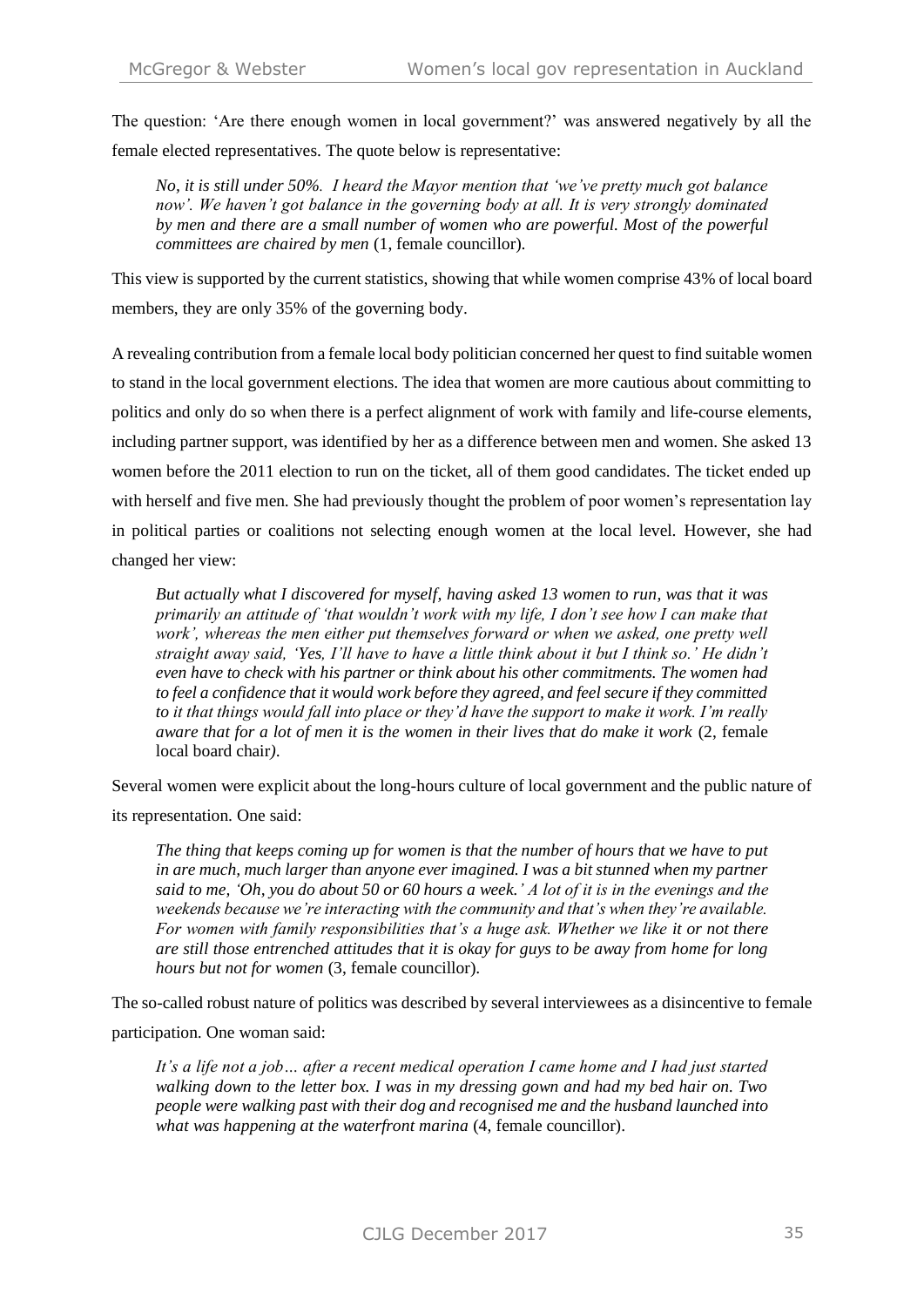#### Another said:

*Politics is a very hard job. It is a 24/7… we do a lot of stuff at the weekend, night and during the day. The governing body is a little easier with set times for meetings. Local board representation is a lot harder because you have to undertake more community interaction. Having the weekend free doesn't work in this game* (5, female councillor).

The idea of resilience required for local politics because of its public nature was also noted:

*You do have to be a bit of a show pony. You have to be open to the public eye. You have to be open to public criticism of a fairly ruthless sort once you put your hand up for some sort of political role. You have to be really tough and not a lot of women want to do that* (6, long-standing female councillor).

While there was near universal agreement among female 'supercity' politicians about poor descriptive representation, they were unanimously of the view that they were not speaking for women and that there was no caucusing of women for women influencing policy development. One said: *"I haven't been aware of any gender affiliations at all, to be honest"* (7, female councillor), while another said: *"Women did not caucus together… because there is politics involved and that divides us"* (8, female councillor). A senior female politician said, *"Caucus activity was based on politics, philosophy, issues and ideology and not gender"* (6).

One of the most experienced female politicians said in the time she had been in local government, over a decade, some women did take up social issues, but on the whole they did not: *"... talking about women's needs and transport, or public safety or housing, or women's needs in parks, just sort of doesn't come up. The gender perspective is absent"* (9, female councillor).

Only one younger female local board chair felt that women speaking for women about women's issues was desirable in the future as the new structure and processes were consolidated. She said:

*I think there would be some value in actually getting together an explicit group of women who are feminist, who identify as feminist. So while we do tend to support each other quite a lot in the Chair's Forum, some believe [that] if they have made it, any woman can …* (2, female local board chair).

She also explicitly identified personal support from feminist friends for her public, political role:

*I have a little group of friends who are almost entirely women, who are all feminist allies on Facebook that I have in a little tight confidential setting, and when I need some support or assistance I will write something and they will give it back to me (2, female local board* chair).

At one level, the absence of women speaking for women is an unambiguous and disappointing finding from the qualitative data. Elected females say they are not collectively working as women for women, the traditional conception of substantive representation. Nor do they necessarily see women working together for women as a benefit for women or indeed as the role of an elected female representative in local government. The notion that 'this is politics' and therefore it should be accepted as somehow genderless was prevalent.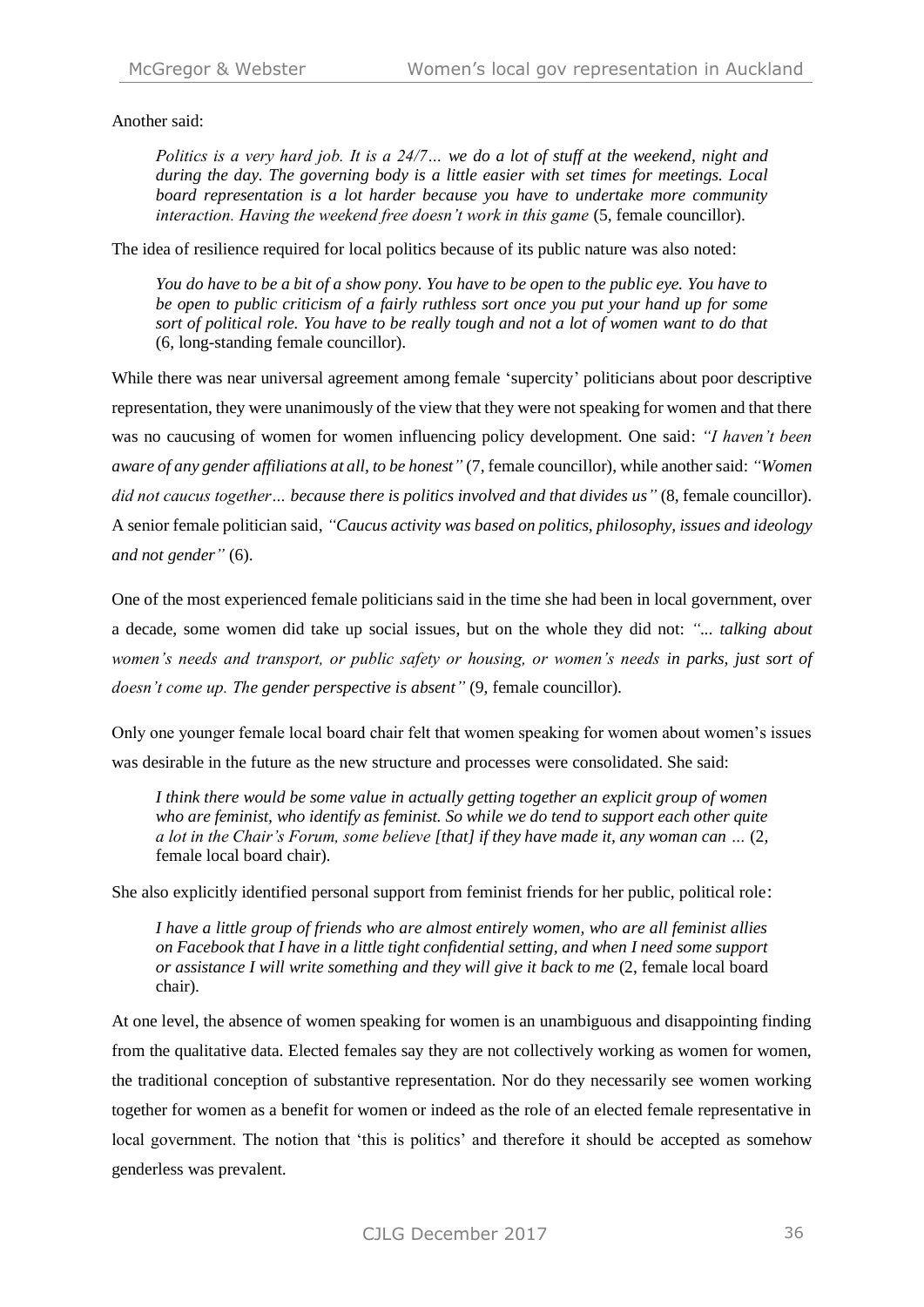However, the elected women also expressed repeatedly that it was their location and place in the community that defined the basis of their representation. Their self-understanding was of a closeness to community, an intuitive expression of the concept of subsidiarity that appeared to legitimise their representation. For example:

*Maybe I am prejudiced but I do think women have a slightly better ability to have a broader perspective of things than men. It is in my view looking around the table at times that we have perhaps a closer affinity and understanding of communities than men do. Men probably have other merits…* (10, female councillor).

*Women are more inclined to put more effort into interacting with the community… the community engagement is worth more than all of the other relationships…* (11, female councillor).

So while policy issues were not identified nor articulated by elected women as women's issues, this does not necessarily mean, as Curtin (2008) notes, that they are not 'acting for' women.

A study of female mayors in New Zealand (Tremaine 2000), revealed that women leaders believed they approached leadership differently from their male counterparts, with focus being on community not status. Webster's study (2009) highlighted three Māori (Indigenous) women participants who expressed a consciousness of the cultural difference they brought to the table, rather than a gender difference. They were there for their communities and expressed value in being 'in touch with their communities and knowing their values'. A later study, Tester (2015), suggested that the outcome orientation of women councillors she interviewed was that of community well-being and of being results-focused.

In this study, female councillors identified strongly with closeness to the community and conciliatory styles in meetings. Local government has a central impact on most women's lives and Auckland Council provides daily services for women as individuals, as mothers and in communities. The concept of substantive representation can be narrowly conceived as women speaking for women on women-related issues. But this may obscure and perhaps devalue the idea that women see themselves not as women apart but as women within, speaking for the community of which they are an integral part as women. Curtin (2008) states that we need to think about performance of elected women as more than 'articulated' representation.

It can be argued that the self-understanding of elected women spoken to in this research is of themselves as women of the community speaking for their communities. They also strongly suggested differences between their styles of working and those of men, gendered differences which they regarded as positive not negative attributes. In other words, female councillors and local board chairs not only 'do' local government differently, they also believe they do it better. The interviewees ascribed to themselves distinctive traits such as their attraction to consultation and consensus rather than to autonomous and authoritative decision-making styles.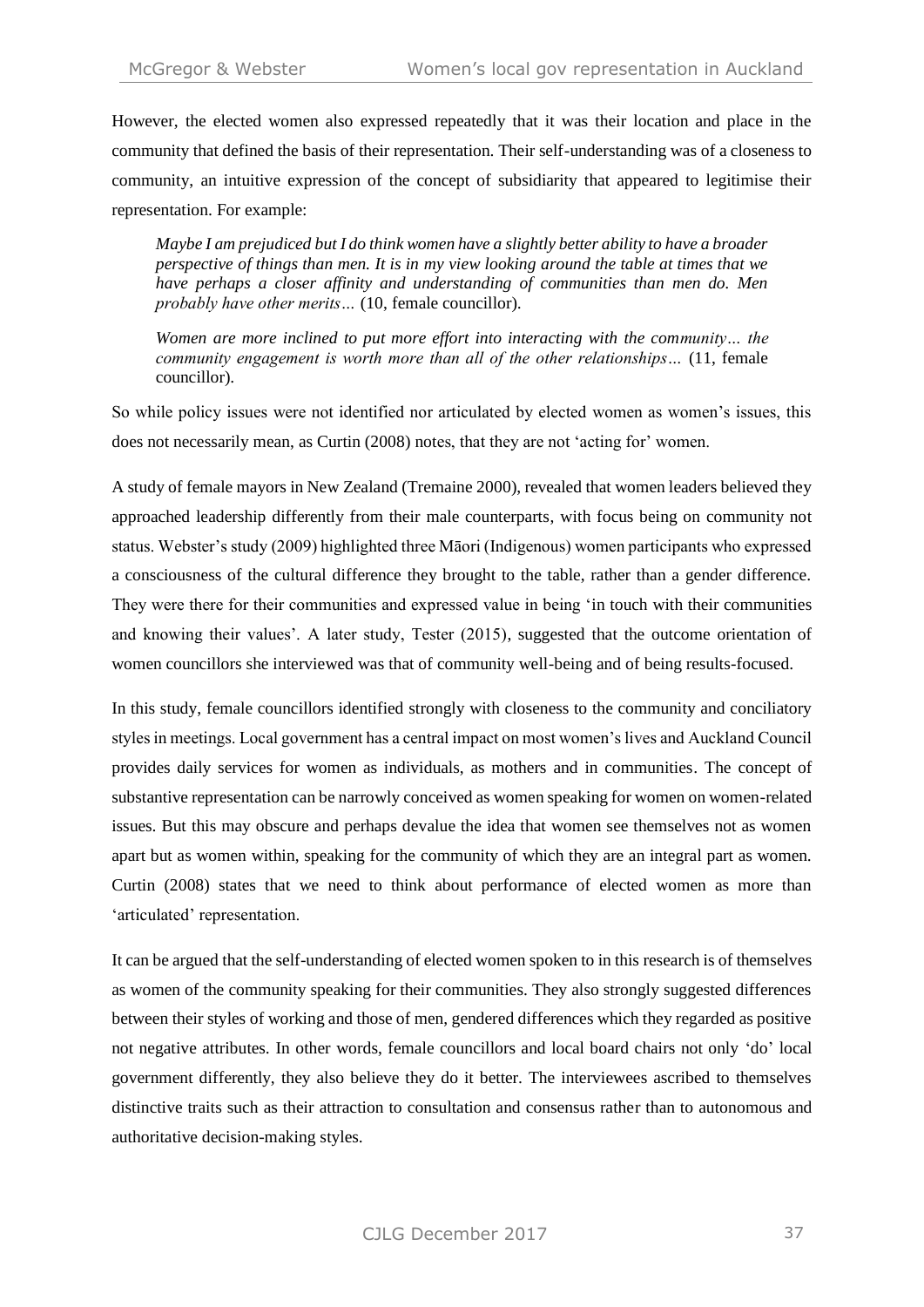One described it as the 'play centre' style of chairing and leading:

*I just think women make very good local government people full stop. I think women are more intuitive than men. We are not as linear. I think we are able to pick up the vibes around the council table far more. I can be watching and sensing that some members aren't happy and that I should go right through the speaking order. We chair like we parent…*

*I think women do local government well because we leave most of our ego and preconceived ideas at the door. We bring to the table a bit of focus on the job at hand and mostly a willingness to get around the table and get things done. It's kind of a play centre model… and mostly that's how women do local government* (12, female councillor).

This sense of difference mirrors the findings of Ryan et al. (2005) and confirms Tester's (2015) findings that the female councillors in her New Zealand study had different orientations to male councillors. Their people orientation saw women councillors as engaging, inclusive, caring, relational, accessible, connected, approachable and empathetic. Their preferred approach was one of co-operation and their role orientation was that of a collaborator and facilitator.

For example, one interviewee described her selection as board chair in exactly the collaborator role.

She said it was:

*… a negative as well as a positive vote. The male members exhibited a sense of entitlement to be the chair and there were sufficient numbers on the board who asked me to do it in preference because they thought I would provide a sort of conciliatory and collaborative approach. It was quite controversial and difficult at the time, to the point of people crying in shame when I was elected…* (13, female local board chair).

Another female local board chair said:

*I think I'm a good chair in that I'm a team player and I do what chairs are supposed to do which is to try and get input from everybody… at times you've got to crack the whip and say 'why are we waiting?'… then I usually ring others and say 'well, this is what I was thinking of doing' and they usually say 'absolutely fine, go for it'* (14, female local board chair).

A different style of working was identified by an experienced female councillor:

*I know this is a very generalised statement but women are more conciliatory than men, who often have very strong views and are strong in the way they present them; whereas women will try to look across a sector of stakeholders* (6, female councillor).

#### **Concluding observations**

New Zealand's rhetorical commitment to gender equality expressed in its reporting to international human rights treaty bodies is not matched by the reality of progressive improvement in women's elected representation in local government.

A gender gap is evident from national data and Auckland Council statistics, indicating that size has not weakened the pervasive patterns of systemic gendered relations. Women's descriptive and substantive representation as traditionally defined are relatively static as a proportion. However, it can be argued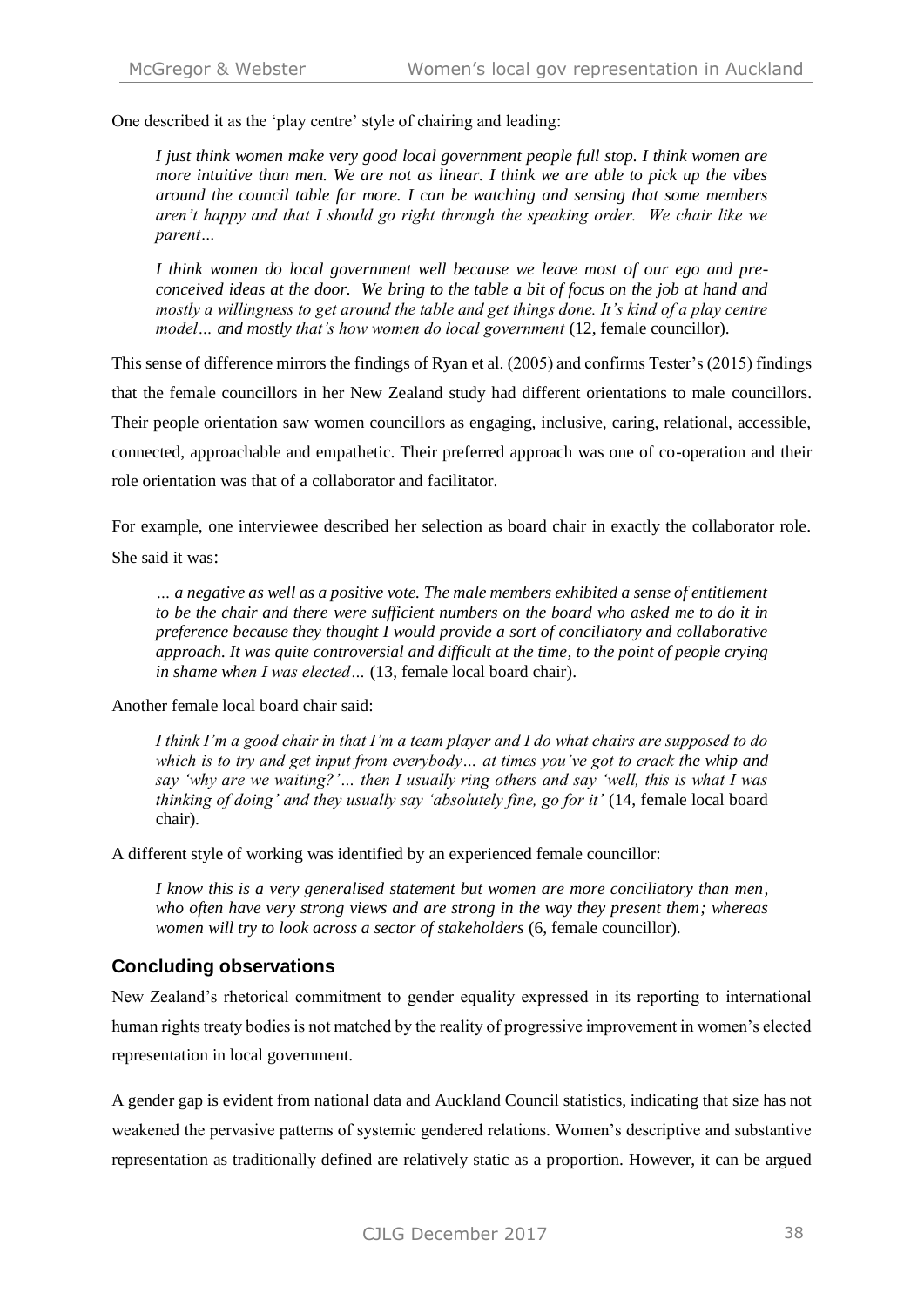that there is a strong element of self-understanding by women of community representation. While the participants in this study did not identify themselves as speaking for women, they certainly identified themselves as speaking for community. This supports the call by Mackay (2008) for a 'thick' conception of substantive representation which is contextualised, inter-related and more holistic than one with a narrow focus on whether or not elected females act for women.

A revealing contribution from a female local body politician concerned her quest to find suitable women to stand in the local government elections. The long-hours culture emphasised by Drage and Tremaine (2011) was evident in the experiences of the women in this study. There was a sense that women are more cautious about committing to politics and only do so when there is a perfect alignment of work and family and life-course elements and this was identified as a male–female difference. It appears that this constellation of life-course elements may also require partner approval or at least acquiescence. Further research is warranted to examine whether this may be different for men, with a greater level of family support for male decision-making. Pini and McDonald (2011) also suggest that men and masculinities require more investigation in scholarship on gender in local government.

A cautiously optimistic view suggests that while the idea of women's local representation is open to contest, and while sexism and discrimination are still evident on a day-to-day basis, there may be a lessening of male dominance in Auckland governance. Marginalisation and discrediting of women, the exclusionary practices of the old boys' network (Conroy 2011; Tremaine 2000) and the allocation of women to stereotypically 'women's issues' portfolios (Henig and Henig 2001) may be waning, albeit more as a result of general economic and social changes at a societal level influencing local government organisations, than planned, positive cultural change.

Why women's representation appears to have stagnated is an intriguing question. Unlike the Scandinavian experience (Matland 2004) where women's representation at the national level was significantly influenced by party policies and the introduction of women's quotas, local government in New Zealand has traditionally been largely independent of national party politics. For example, a former Labour Party leader and sitting Mt Roskill Member of Parliament, Phil Goff, who announced his candidature for Auckland Council's mayoralty in 2015, was at pains to emphasise his independent, nonparty status (Slade 2015). Nor does New Zealand have any affection for quotas in public debate. The New Zealand Human Rights Commission (2012, p. 7) noted that quotas cut across one of the nation's most cherished myths, *"that we are a country where a 'fair go' rules, both in aspiration and in practice"*.

The research has revealed an absence of institutional strategies to address democratic gaps within both the Auckland Council and more widely across local government in New Zealand. This leaves the way open for a coordinated approach by the sector organisation, Local Government New Zealand, to address the barriers to women's participation in local governance. How women's representation in local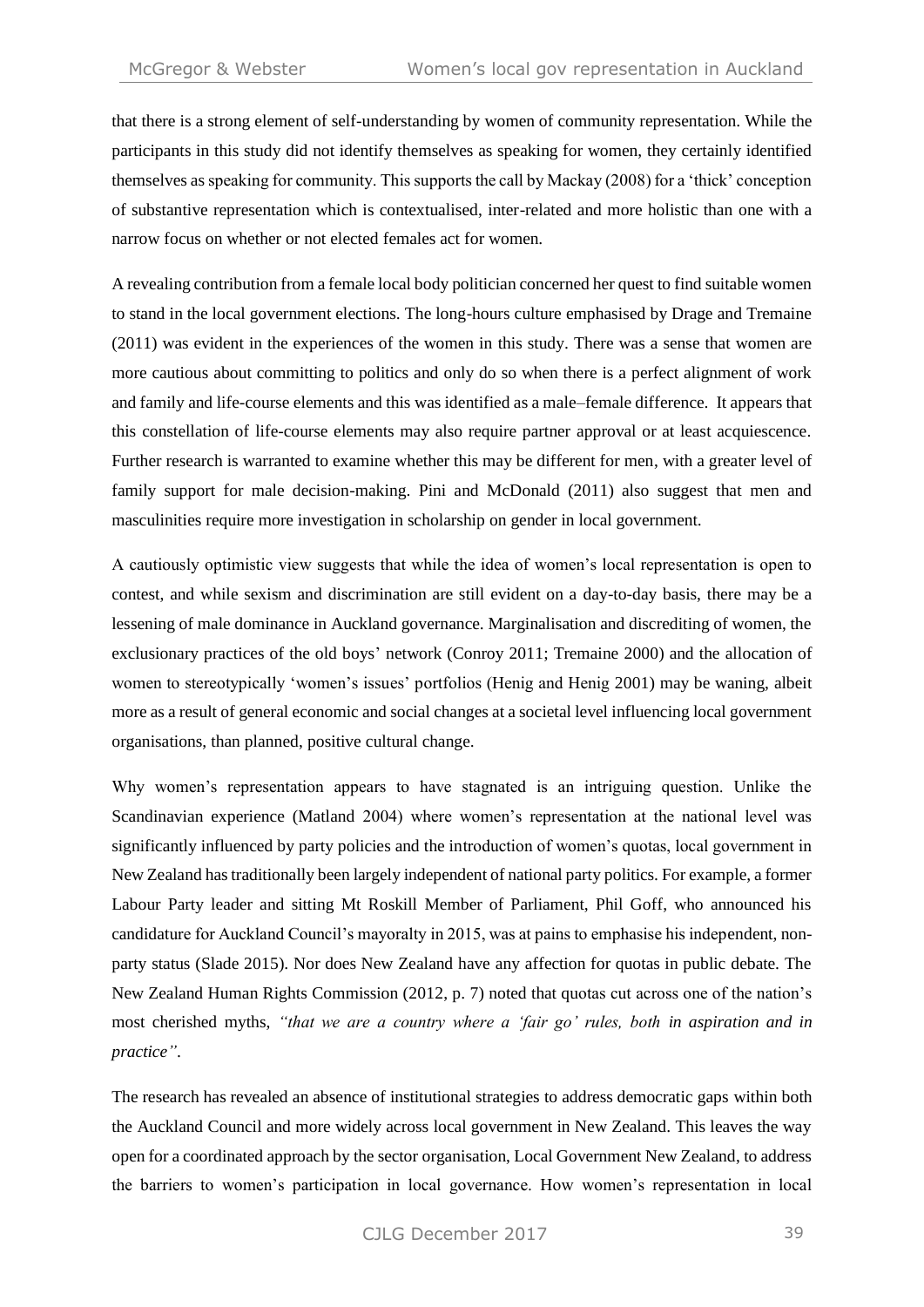government is facilitated, as well as how the constraints might be addressed, are critical questions. A national approach led by the sector group could first promote positive cultural reflections of the importance of local government in democratic life. Local Government New Zealand could then address the need for training of men and women to promote equality and to build women's skills in representation, political speaking, local campaign funding, and developing strategic alliances.

Given the wariness of New Zealand women in identifying as feminists for fear of backlash, it would be useful for future research to explore why and how female elected representatives have sublimated selfidentification as women in concepts like subsidiarity and community instead of gender. Curtin (2008) suggests that for women in political leadership this 'masking' may be a necessity to advance women's substantive representation. Additionally, the expression of women's difference and even superiority inherent in their descriptions of approaches to working as elected representatives, and their specific areas of policy interest, would be complementary and fertile areas of future research. The importance of partner approval or at least acquiescence before standing for election, and the degree of preparedness for office could usefully form the basis of future comparative research between male and female candidates for office, to identify gender similarities and differences. Additional inquiry into whether a growing role for party politics in local government will galvanise greater interest in increasing the diversity of candidates in Auckland would also be potentially instructive. While gender is the focus of this research, it is only one marker of diversity of representation and the low number of Māori is of continuing concern (Sullivan 2003). Gender equality is, though, the specific focus of this study and is both significant and symbolically powerful in the first nation state to give women the vote. It remains elusive in local government representation.

## **Declaration of conflicting interest**

The authors declared no potential conflicts of interest with respect to the research, authorship, and/or publication of this article.

# **Funding**

The authors received financial support for this research from the Auckland University of Technology.

# **References**

- Anderson, M.J. (2012) *Women in the boardroom: Moving critical mass forward*. Available at: http://theglasshammer.com/2012/08/15/women-in-the-boardroom-moving-critical-mass-forward/ [Accessed 28 August 2015].
- Auckland Council. (2012) *The Auckland plan: The world's most liveable city.* Available at: https://www.aucklandcouncil.govt.nz/plans-projects-policies-reports-bylaws/our-plansstrategies/docsaucklandplan/aucklandplanforward0807.pdf
- Biles, J. and Tolley, E. (2004) Getting seats at the table(s): The political participation of newcomers and minorities in Ottawa. In: Andrew, C. (ed.) *Our diverse cities*, 1 (Spring) (pp. 174–179). Ottawa, Ontario: Metropolis Institute.
- Celis, K., Childs, S., Kantola, J. and Krook, M.L. (2008) Rethinking women's substantive representation. *Representation*, 44 (2), 99–110. <https://doi.org/10.1080/00344890802079573>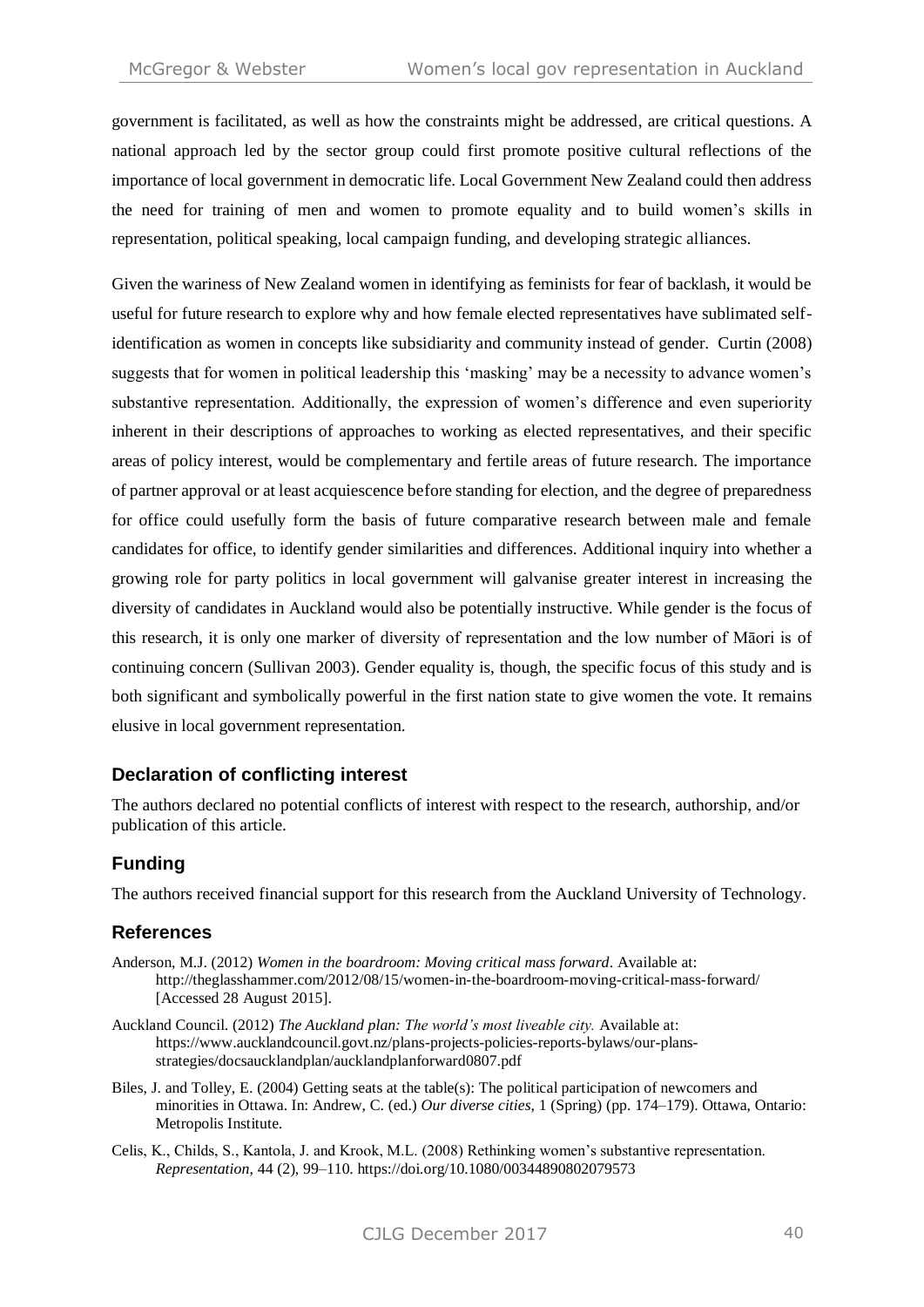- Cheyne, C. and Hambleton, R. (2011) The Kiwi connection: Reflections on local governance policy transfer between the UK and New Zealand. *Journal of Comparative Policy Analysis: Research and Practice,* 13 (2), 215–231. [https://doi.org/10.1080/13876988.2011.556000](file:///C:/Users/Diane%20Bowden/Downloads/ https:/doi.org/10.1080/13876988.2011.556000)
- Childs, S. and Krook, M.L. (2008) Critical mass theory and women's political representation. *Political Studies*, 56 (3), 725–736. <https://doi.org/10.1111/j.1467-9248.2007.00712.x>
- Committee on the Elimination of Discrimination Against Women. (2007) *Concluding comments of the Committee on the Elimination of Discrimination Against Women.* New Zealand: CEDAW/C/NZL/CO/6.
- Conroy, D. (2011) Gendering local government amalgamations. In: Pini, B. and McDonald, P. (eds.) *Women and representation in local government: International case studies*. (pp. 161–178). Abingdon, Axon: Routledge.
- Cresswell, J.W. and Plano Clark, V.L. (2011) *Designing and conducting mixed methods research*. Thousand Oaks, CA: Sage. <https://doi.org/10.1177/1094428108318066>
- Curtin, J. (2008) Women, political leadership and substantive representation: The case of New Zealand. *Parliamentary Affairs,* 61 (3), 490–504. <https://doi.org/10.1093/pa/gsn014>
- Dahlerup, D. (ed.) (2006) *Women, quotas and politics*. Abingdon, Oxon: Routledge. <https://doi.org/10.1017/s1743923x0700013x>
- Davison, I. (2013) She's back return of the nanny state. *New Zealand Herald*, 30 November.
- Department of Internal Affairs. (2013) *Local authority election statistics 2013*. Wellington, New Zealand. Available at: [https://www.dia.govt.nz/diawebsite.nsf/wpg\\_URL/Services-Local-Elections-Local-](https://www.dia.govt.nz/diawebsite.nsf/wpg_URL/Services-Local-Elections-Local-Authority-Election-Statistics-2013?OpenDocument)[Authority-Election-Statistics-2013?OpenDocument](https://www.dia.govt.nz/diawebsite.nsf/wpg_URL/Services-Local-Elections-Local-Authority-Election-Statistics-2013?OpenDocument) [Accessed 28 February 2018].
- Drage, J. and Tremaine, M. (2011) Women in New Zealand local government. In: Pini, B. and McDonald, P. (eds.) *Women and representation in local government: International case studies*. (pp. 179–182). Abingdon, Oxon: Routledge.
- Fawcett Society. (2014) *Sexism and local government*. Briefing paper May 2014. Available at: http://www.fawcettsociety.org.uk/sexism-and-local-government-briefing-paper. [Accessed 28 February 2018].
- Grant, B., Dollery, B. and Kortt. M.A. (2015) Is there a case for mandating directly elected mayors in Australian local government? Lessons from the 2012 Queensland Local Government Elections. *Australian Journal of Public Administration* 74 (4), 484–494. <https://doi.org/10.1111/1467-8500.12057>
- Grey, S. (2008) Out of sight, out of mind: The New Zealand women's movement. In: Grey, S. and Sawyer, M. (eds.) *Women's movements: Flourishing or in abeyance?* (pp. 65–78). Abingdon, Oxon: Routledge.
- Henig, R. and Henig, S. (2001) *Women and political power: Europe since 1945*. London: Routledge. <https://doi.org/10.4324/9780203134269>
- Holli, A.M. (2011) transforming local politics? The impact of gender quotas in Finland. In: Pini, B. and McDonald, P. (eds.) *Women and representation in local government: International case studies*. (pp. 142–158). Abingdon, Oxon: Routledge.
- Hsieh, H.-F. and Shannon, S.E. (2005) Three approaches to qualitative content analysis. *Qualitative Health Research*, 15 (9), 1277–1288. <https://doi.org/10.1177/1049732305276687>
- Kanter, R.M. (1977) *Men and women of the corporation*. New York: Basic Books.
- Krippendorf, K. (2004) *Content analysis: An introduction to its methodology*. Thousand Oaks, CA: Sage.
- Lewis, P. and Simpson, R. (2012) Kanter revisited: Gender, power and (in)visibility. *International Journal of Management Reviews*, 14 (2), 141–158. doi: 10.1111/j.1468-2370.2011.00327.x.
- Local Government New Zealand (2017) *Community boards*. Available at: http://www.lgnz.co.nz/nzs-localgovernment/community-boards/ [Accessed 23 May 2017].
- Mackay, F. (2008) 'Thick' conceptions of substantive representation: Women, gender and political institutions. *Representation*, 44 (2), 125–13[9 https://doi.org/10.1080/00344890802079607](https://doi.org/10.1080/00344890802079607)
- Matland, R.E. (1996) The contagion of women candidates in single-member district and proportional representation electoral systems: Canada and Norway. *The Journal of Politics*, 58 (3), 707–733. <https://doi.org/10.2307/2960439>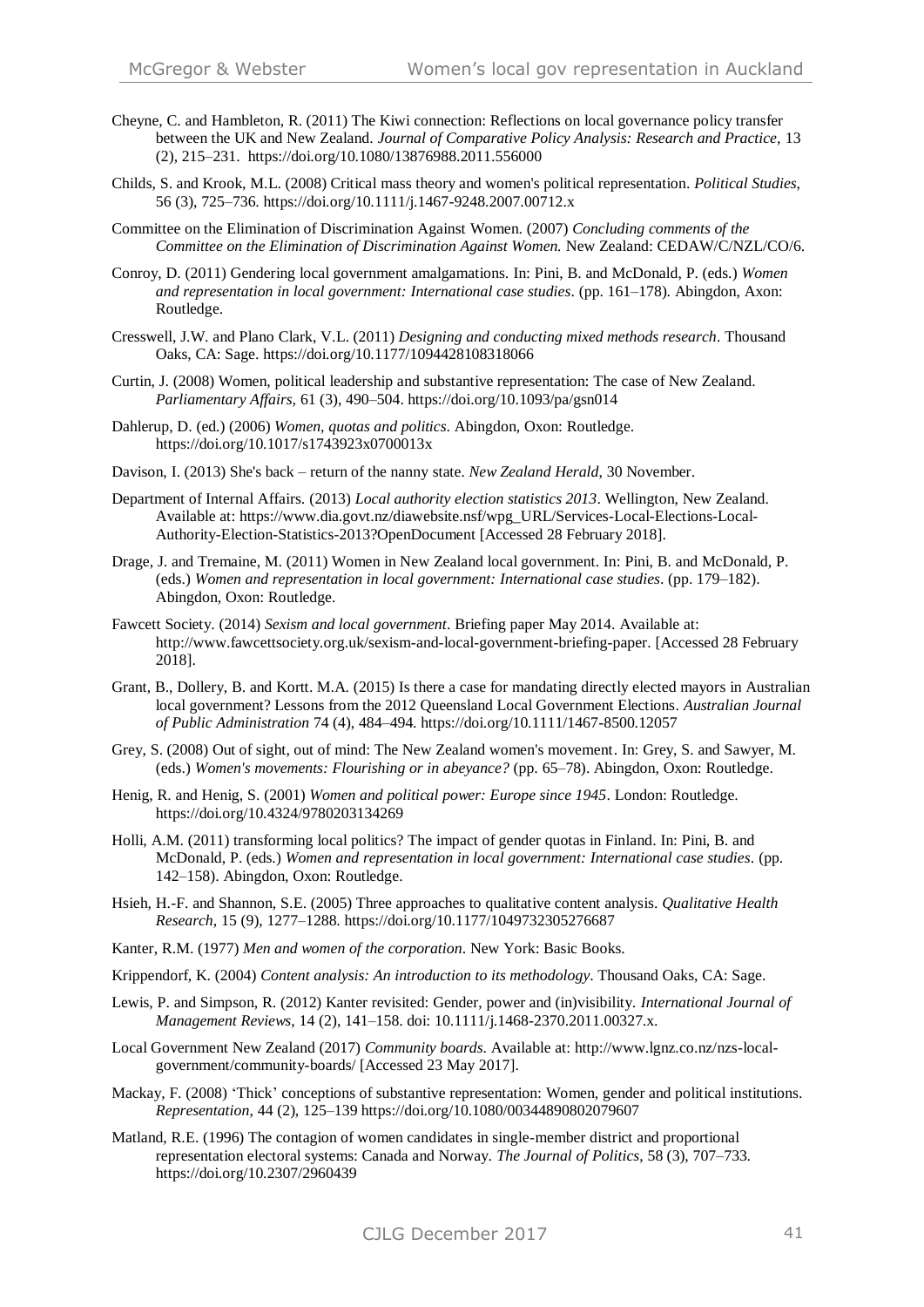- Matland, R.E. (2004) *The Norwegian experience of gender quotas*. IDEA/CEE Network for Gender Issues Conference. Budapest: International Institute for Democracy and Electoral Assistance (IDEA).
- McGregor, J., Bell, S. and Wilson, M. (2015) *Fault lines: Human rights in New Zealand*. Wellington: Law Foundation Te Manatū a Ture o Aotearoa. [https://doi.org/10.7810/9780947492748\\_1](https://doi.org/10.7810/9780947492748_1)
- McKinley, P. (2011) *Integration of urban services and good governance: The Auckland Supercity Project*. Perth, Western Australia: Pacific Economic Cooperation Council Seminar on Environmental Sustainability in Urban Centres.
- Minta, M.D. (2012) Gender, race, ethnicity and political representation in the United States. *Politics & Gender*, 8 (4), 541–547. doi[: http://dx.doi.org/10.1017/S1743923X12000578.](http://dx.doi.org/10.1017/S1743923X12000578)
- Mogford, J.C. (2012) *Story: Yates, Elizabeth*. The Encyclopedia of New Zealand. Available at: www.TeAra.govt.nz/en/biographies/2y1/yates-elizabeth [Accessed 30 October 2012]. <https://doi.org/10.1093/benz/9780199773787.article.b00200193>
- Mouat, C. and Dodson, J. (2013) Reviewing the Auckland 'supercity': Towards an ongoing agenda for evaluating supercity governance. *Australian Planner*, 50 (2), 138–147 <https://doi.org/10.1080/07293682.2013.776976>
- New Zealand Human Rights Commission. (2012) *New Zealand census of women's participation*. Wellington: New Zealand Human Rights Commission.
- Norris, P. (2007) *Electoral engineering*. New York: Cambridge University Press.
- Olds, J. (2015) The rise of high school feminism. *New Zealand Herald Sunday Magazine*, 3 May. Available at: [www.google.co.nz/#q=The+rise+of+high+school+feminism.+New+Zealand+Herald+Sunday+Magazine,](file:///C:/Users/Diane%20Bowden/Downloads/www.google.co.nz/) [+3+May+2015](file:///C:/Users/Diane%20Bowden/Downloads/www.google.co.nz/) [Accessed 30 October 2012].
- Pini, B. and McDonald, P. (2004) A good job for a women: The myth of local government as family-friendly. *Local Governance*, 30 (3), 144–151.
- Pini, B. and McDonald, P. (eds.) (2011) *Women and representation in local government: International case studies*. Abingdon, Oxon: Routledge. <https://doi.org/10.4324/9780203829424>
- Pitkin, H. (1967) *The concept of representation*. Berkeley: University of California Press.
- Reid, M. (2013) Amalgamation in New Zealand: An unfinished story. *Public Finance and Management,* 13 (3), 239–265.
- Risman, B. (2004) Gender as a social structure: Theory wrestling with activism. *Gender & Society*, 18, 429– 449. <https://doi.org/10.1177/0891243204265349>
- Royal Commission on Auckland Governance (2007) *Royal Commission on Auckland Governance: Terms of reference.* Royal Commission on Auckland Governance: Auckland.
- Ryan, C., Pini, B. and Brown, K. (2005) Beyond stereotypes: An exploratory profile of Australian women mayors. *Local Government Studies*, 31 (4), 433–448. <https://doi.org/10.1080/03003930500136808>
- Salmon, P., Bazley, M. and Shand, D. (2009) *Royal Commission on Auckland Governance report.* Royal Commission on Auckland Governance: Auckland.
- Saward, M. (2008) The subject of representation. *Representation*, 44 (2), 93–97. <https://doi.org/10.1080/00344890802079433>
- Slade, M. (2015) *Phil Goff: I will stand for Auckland mayor.* Available at: www.stuff.co.nz/auckland/74260994/phil-goff-I-will-stand-for-Auckland-mayor [Accessed 25 November 2015].
- Smith-Ruig, T., Grant, B. and Sheridan, A. (2015) Slow change at the top: 'Old hands' and 'accidental executives' in New South Wales Local Government. *Australian Journal of Public Administration,* 75 (1), 89–99. <https://doi.org/10.1111/1467-8500.12160>
- Stevens, A. (2007) *Women, power and politics*. Houndmills, Basingstoke, Hampshire: Palgrave McMillan.
- Stichman, A.J., Hassell, K.D. and Archbold, C.A. (2010) Strength in numbers: A test of Kanter's theory of tokenism, *Journal of Criminal Justice*, 38 (4), 633–639.<https://doi.org/10.1016/j.jcrimjus.2010.04.036>
- Sullivan, A. (2003) Maori representation in local government. In: Hayward, J. (ed.) *Local government and the Treaty of Waitangi* (chapter 8, pp. 135–156). Melbourne: Oxford University Press.